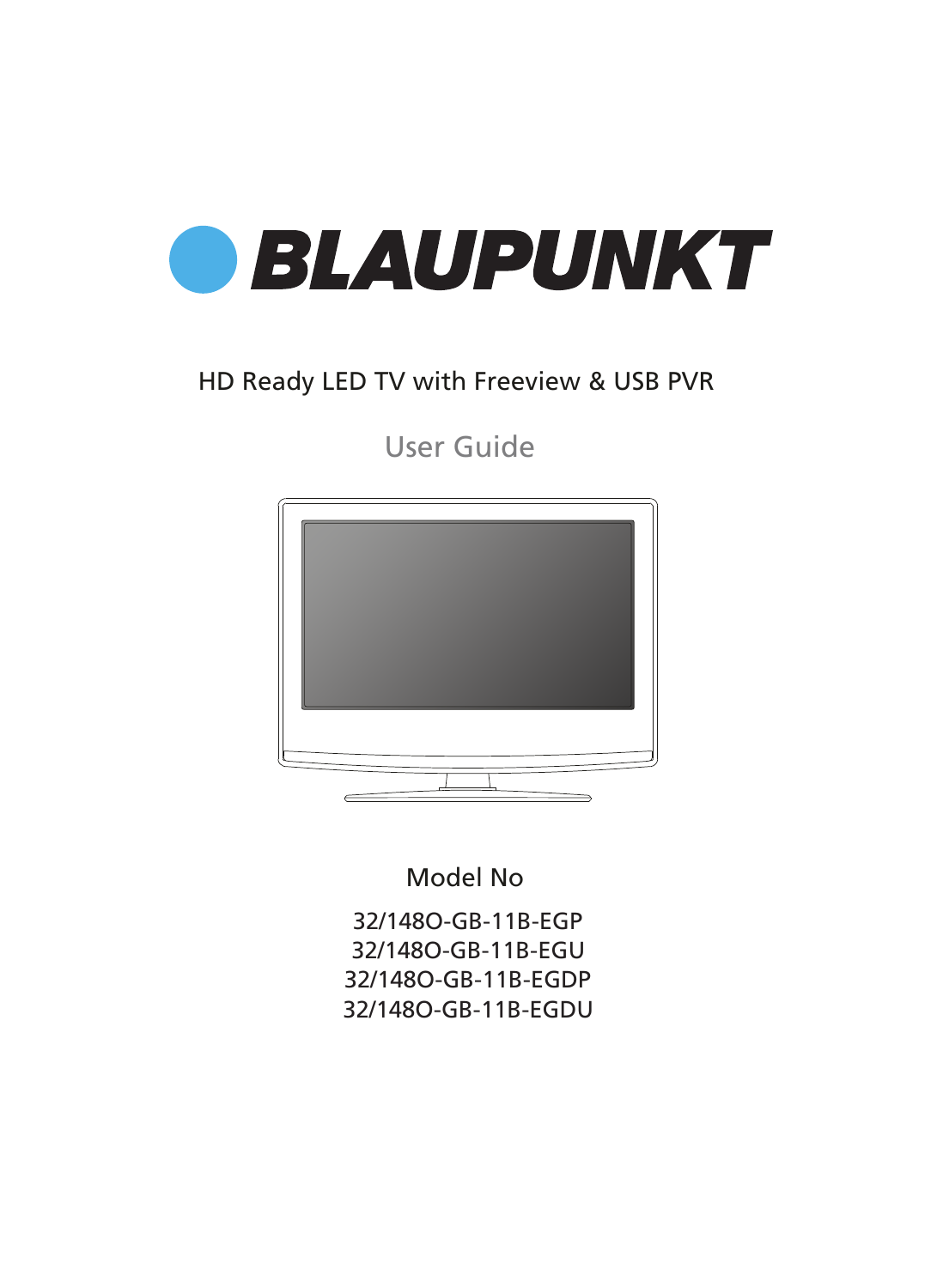### **Important safety instruction**



### **Please read these instructions. All the safety and operating instructions should be read before the appliance is operated.**

#### **Warnings**

Television sets with 40" screens or more must be lifted and carried by at least 2 people.

This television does not contain any parts that are serviceable by the user. In case of a fault, contact the manufacturer or authorised service department. Exposing the internal parts inside the TV may endanger your life. The manufacturers guarantee does not extend to faults caused by repairs carried out by unauthorised third parties.



To prevent spread of fire, keep candles or other open flames away from this product at all times

• To reduce the risk of fire, electric shock or damage to the TV, do not expose it to dust, rain or moisture. Never expose the TV to dripping or splashing and do not place objects filled with liquids on or near the TV.

Do not connect any external devices (DVD player, games console etc) when the TV is switched on. Disconnect both the TV and device from the mains before connecting. Only switch appliances on when the connection process is complete.

• Do not place the television in a confined space and do not obstruct the ventilation openings at the rear of the television.

• When installing on a wall, ensure the TV is at least 5cm from the wall for ventilation.

• Always ensure that the TV's ventilation openings are not covered with items such as newspapers, tablecloths, curtains, etc.

Dispose of this television and any components including batteries in an environmentally friendly manner. If in doubt, please contact your local authority for details of recycling.

• Ensure this TV is used in moderate climates only.

#### **WARNING: Never place a television set on an unstable location. A television set may fall, causing serious personal injury or death. Many injuries, particularly to children, can be avoided by taking simple precautions such as:**

• Use cabinets or stands recommended by the manufacturer of the television set.

• Only use furniture that can safely support the television set.

• Ensure the television set is not overhanging the edge of the supporting furniture.

• Do not place the television set on tall furniture (for example, cupboards or bookcases) without anchoring both the furniture and the television set to a suitable support.

• Do not place the television set on cloth or other materials that may be located between the television set and supporting furniture.

• Please educate children about the dangers of climbing on furniture to reach the television set or its controls.

• If your existing television set is being retained and relocated, the same considerations as above should be applied.

#### **Safety**

• For your safety, this appliance is fitted with a fused 3 pin mains plug. Should the fuse need to be replaced, ensure that any replacement is of the same amperage and approved with the BSI mark.

• Never try and replace the mains plug unless you have adequate qualifications and are legally authorised to do so. In the event that a replacement mains cable is required, contact the manufacturer for a suitable replacement.

Never use the television if it is damaged in any way.

Always place the television on a flat level surface avoiding anywhere which may be subject to strong vibration.

The ideal distance to watch the television is approximately five times the length of the diagonal measurements of the TV screen.

• Ensure the television is not placed on top of the power cable as the weight of the television may damage the cable and cause a safety hazard.

• Never place mobile phones, speakers or any other device which may cause magnetic or radio interference, near the television. If interference is apparent, move the device causing the interference away from the television.

• To disconnect the set from the mains, remove the mains plug from the socket.

• Ensure that the mains plug is always easily accessible.

**WARNING: Excessive noise when using earphones and headphones can cause loss of hearing.**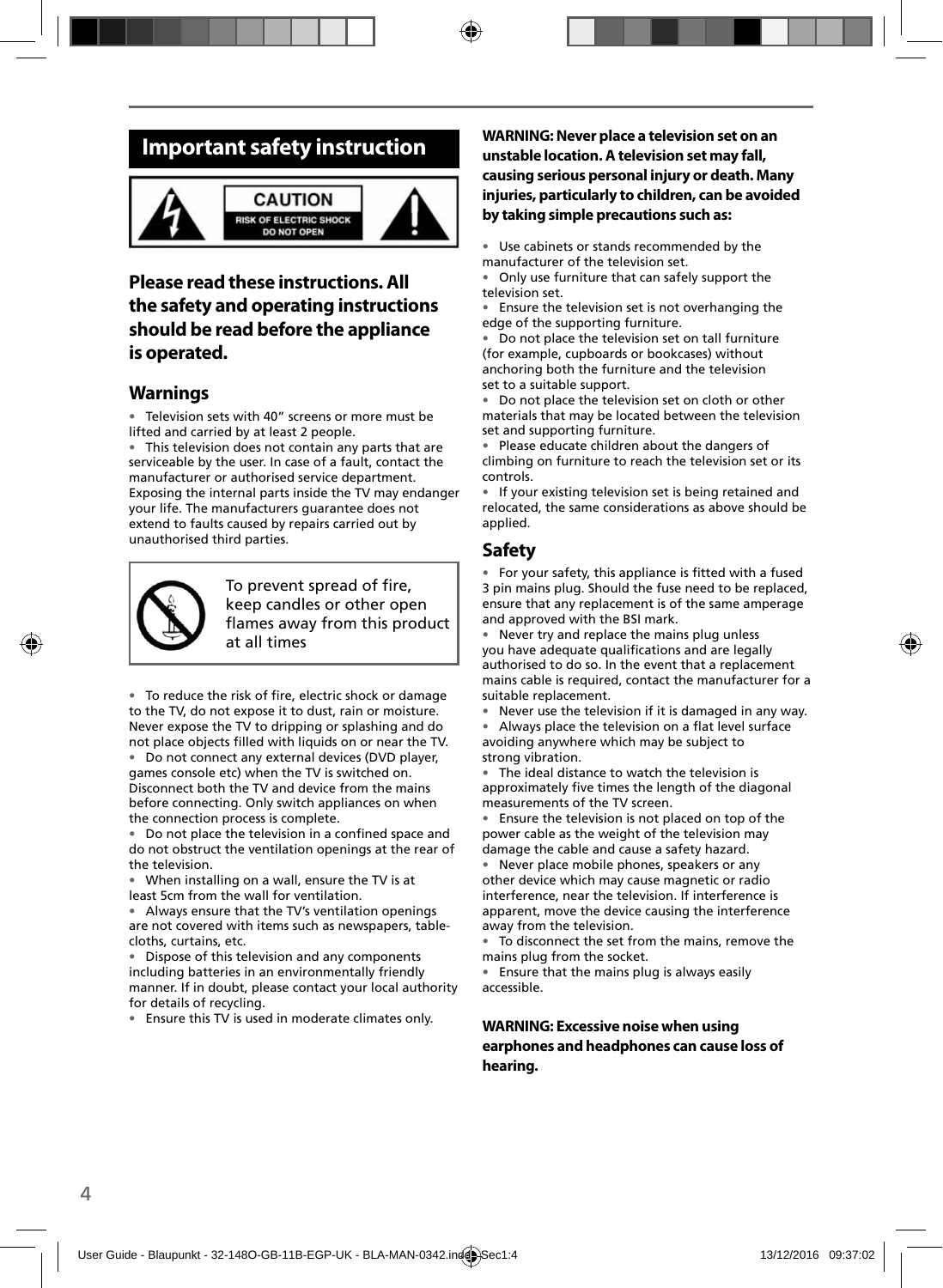### **Important safety instruction**



#### **Maintenance**

• To clean your TV, wipe with a soft, dry cloth. If the surfaces are extremely dirty, use a soft cloth dipped in a soap and water solution or a weak detergent solution.

• Never use alcohol, paint thinner or benzene to clean this unit.

• Before using a chemically treated cloth, read the instructions that came with the cloth carefully.

#### **CAUTION: If water or other liquid enters the television through the display panel surface, a malfunction may occur.**



#### **Packaging**

The safest way to transport your item is in the original box/packaging - please save your packaging for this.

• You will need the original box/packaging in the event of warranty/service repair or support. We are unable to carry out warranty/service if you are unable to package the item correctly.

#### **Important information regarding use of video games, computers, captions or other fi xed image displays**

The extended use of fixed image program material can cause a permanent "shadow image" on the LCD/LED panel, also known as "screen burn".

This "shadow image" can appear in the background during normal viewing. This type of irreversible LCD/LED panel deterioration can be limited by observing the following steps:

1. Reduce the brightness/contrast setting to a minimum suitable viewing level.

2. Do not display the fixed image for extended periods of time.

3. Turn the power off when not in use.

Examples of images that are more likely to cause "screen burn" are as follows (this is not an exhaustive list):

• TV channel logos: e.g. shopping channel logos and pricing displays - especially if they are bright and stationary. Moving or low-contrast graphics are less likely to cause ageing of the screen.

- Time displays.
- Teletext: Do not view a stationary page for a long period of time
- TV/DVD menus: e.g. listings of DVD disc content.

• Pause mode: Do not leave the TV in pause mode for long periods of time, e.g. when watching DVDs or videos.

**Important: Once 'shadow image/screen burn' occurs, it will never disappear and is not repairable under warranty.**

#### **How do I dispose of this product?**

**UK:** Waste electrical products should not be disposed of with household waste. Please dispose of the product at a designated collection point for recycling of WEEE. For your nearest facilities, please see www.recycle-more.co.uk or in store for details.



**ROI:** Waste electrical products should not be disposed of with household waste. Separate disposal facilities exist. Check with your local authority or retailer for recycling advice.



#### **Batteries**

• Do not expose batteries to high temperatures, excessive heat, prolonged sunshine or fire as this may cause leakage, explosion or ignition.

Observe the correct polarity when inserting batteries. • Do not use different types of batteries together or mix old and new batteries.

• Dispose of batteries in an environmentally friendly way.

• Certain regions may regulate the disposal of batteries. Please consult your local authority.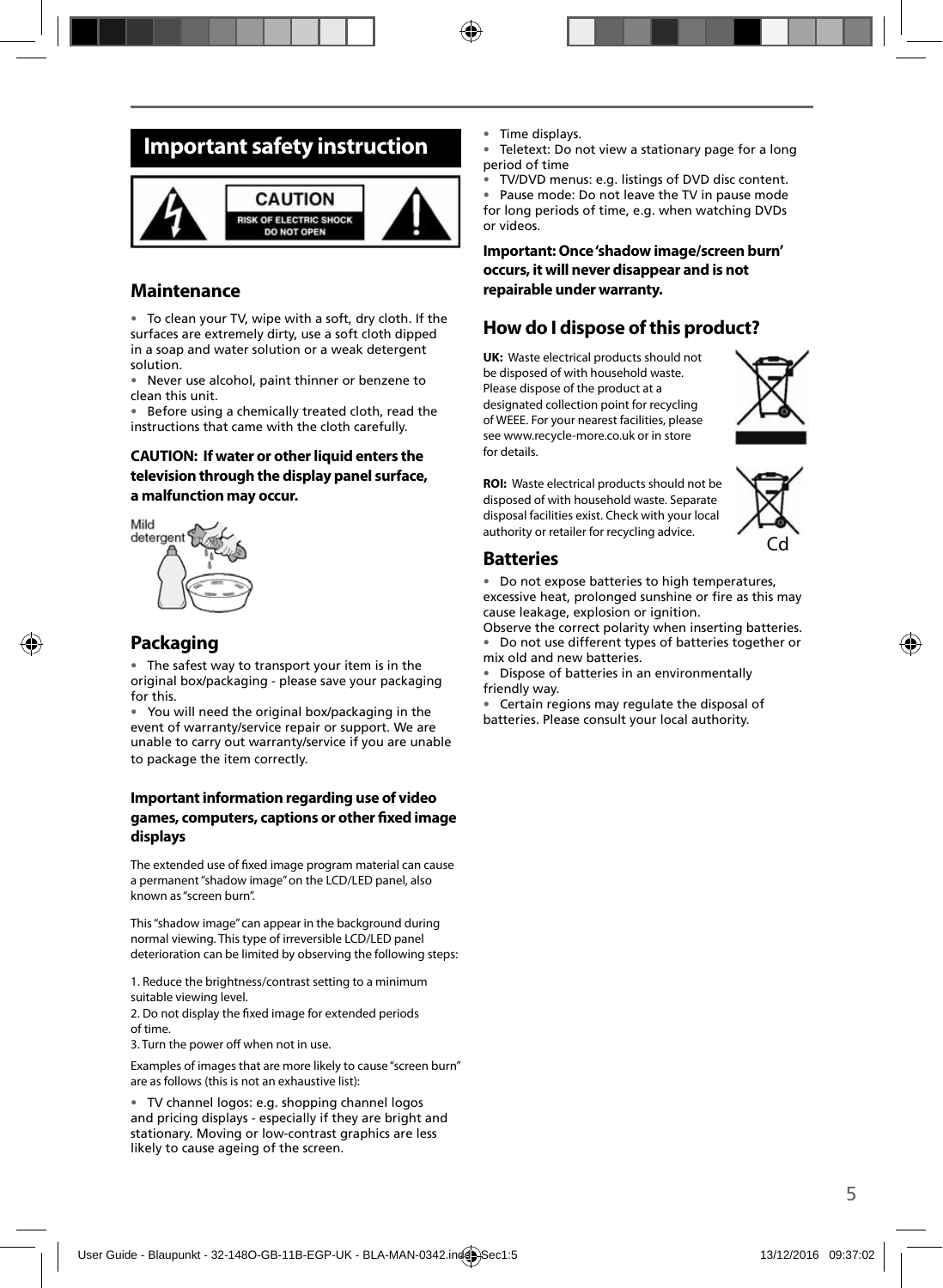### **Trademarks**

#### HOMI

The terms HDMI and HDMI High-Definition Multimedia Interface, and the HDMI Logo are trademarks or registered trademarks of HDMI Licensing, LLC in the United States and other countries.

#### **HDTV**

The "HD TV" Logo is a trademark of DIGITALEUROPE.

#### **DVB**

The DVB logo is the registered trademark of the Digital Video Broadcasting (DVB) project.



JBL is trademark of HARMAN International Industries, Incorporated, registered in the United States and/or other countries.



Manufactured under license from Dolby Laboratories. Dolby, Dolby Audio and the double-D symbol are trademarks of Dolby Laboratories.

#### **FREEVIEW HD**

The FREEVIEW HD words and logos are trade marks of DTV Services LTD. © DTV Services Ltd.

#### **SAORVIEW**

SAORVIEW is a registered trademark owned by RTÉ.



CLASS 1<br>LASER PRODUCT

This caution label is located on the rear panel of the unit

THIS UNIT IS A CLASS 1 LASER PRODUCT. THIS UNIT USES A VISIBLE LASER BEAM WHICH COULD CAUSE HAZARDOUS RADIATION EXPOSURE IF DIRECTED. BE SURE TO OPERATE THE PLAYER CORRECTLY AS INSTRUCTED. WHEN THIS UNIT IS PLUGGED INTO THE WALL OUTLET, DO NOT PLACE YOUR EYES CLOSE TO THE OPENINGS TO LOOK INTO THE INSIDE OF THIS UNIT. USE OF CONTROLS OR ADJUSTMENTS OR PERFORMANCE OF PROCEDURES OTHER THAN THOSE SPECIFIED HEREIN MAY RESULT IN HAZARDOUS RADIATION EXPOSURE.

DO NOT OPEN COVERS AND DO NOT REPAIR YOURSELF. REFER SERVICING TO QUALIFIED PERSONNEL.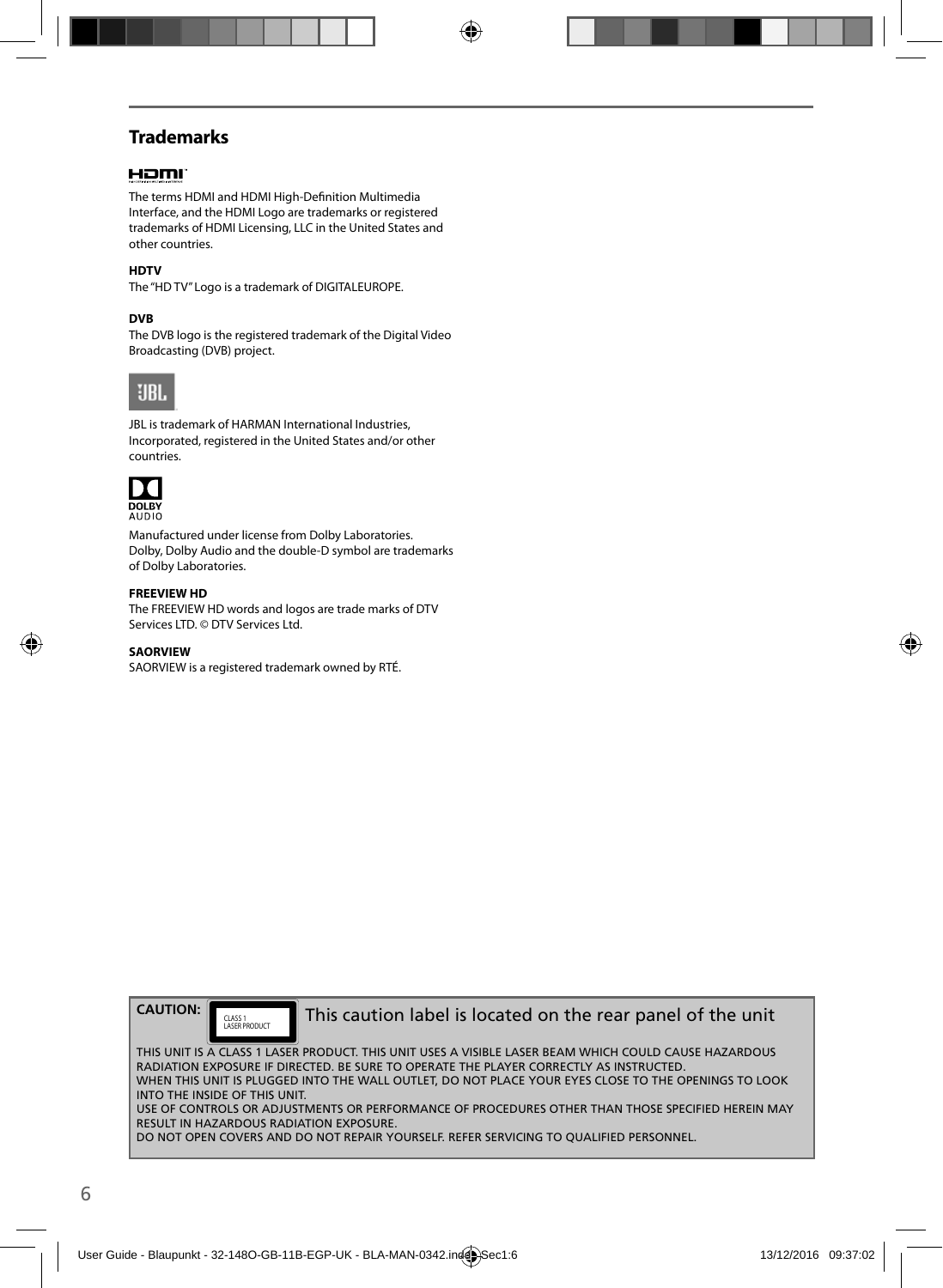# **CONTENTS**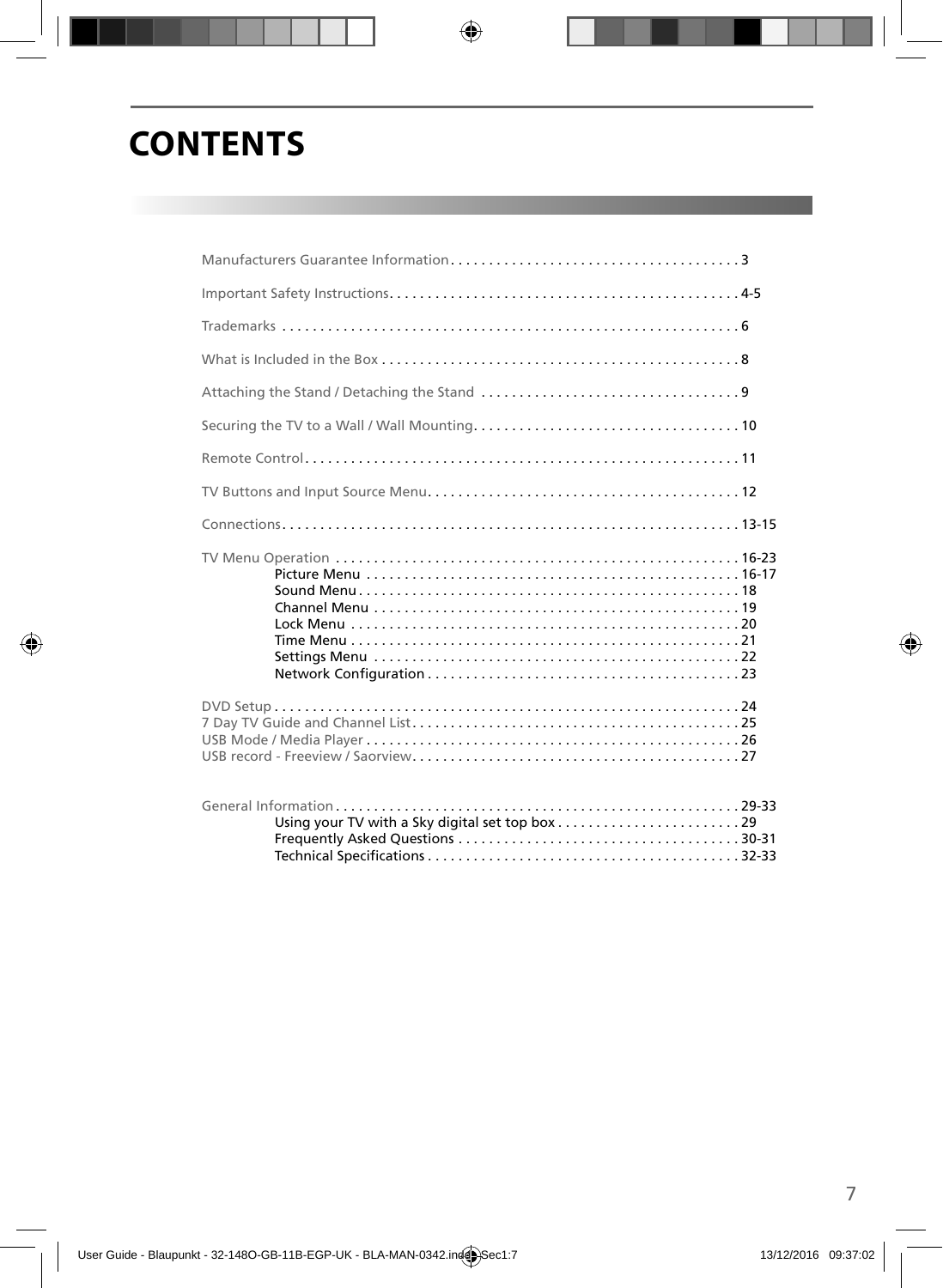# **WHAT IS INCLUDED IN THE BOX**

#### Accessories

Included with this TV are the following accessories

#### 1 x User Guide



#### 1 x Quick Start Guide 2 x AAA Batteries

Quick Start Guide

#### 1 x TV



1 x RF Cable



#### 1 x Remote Control





1 x Stand installation pack



Please save your box/packaging as you will need this in the event of warranty/service repair or support. We are unable to carry out warranty/service if you are unable to package it correctly. The safest way to package your item in the event of warranty/service repair is in it's original box/packaging.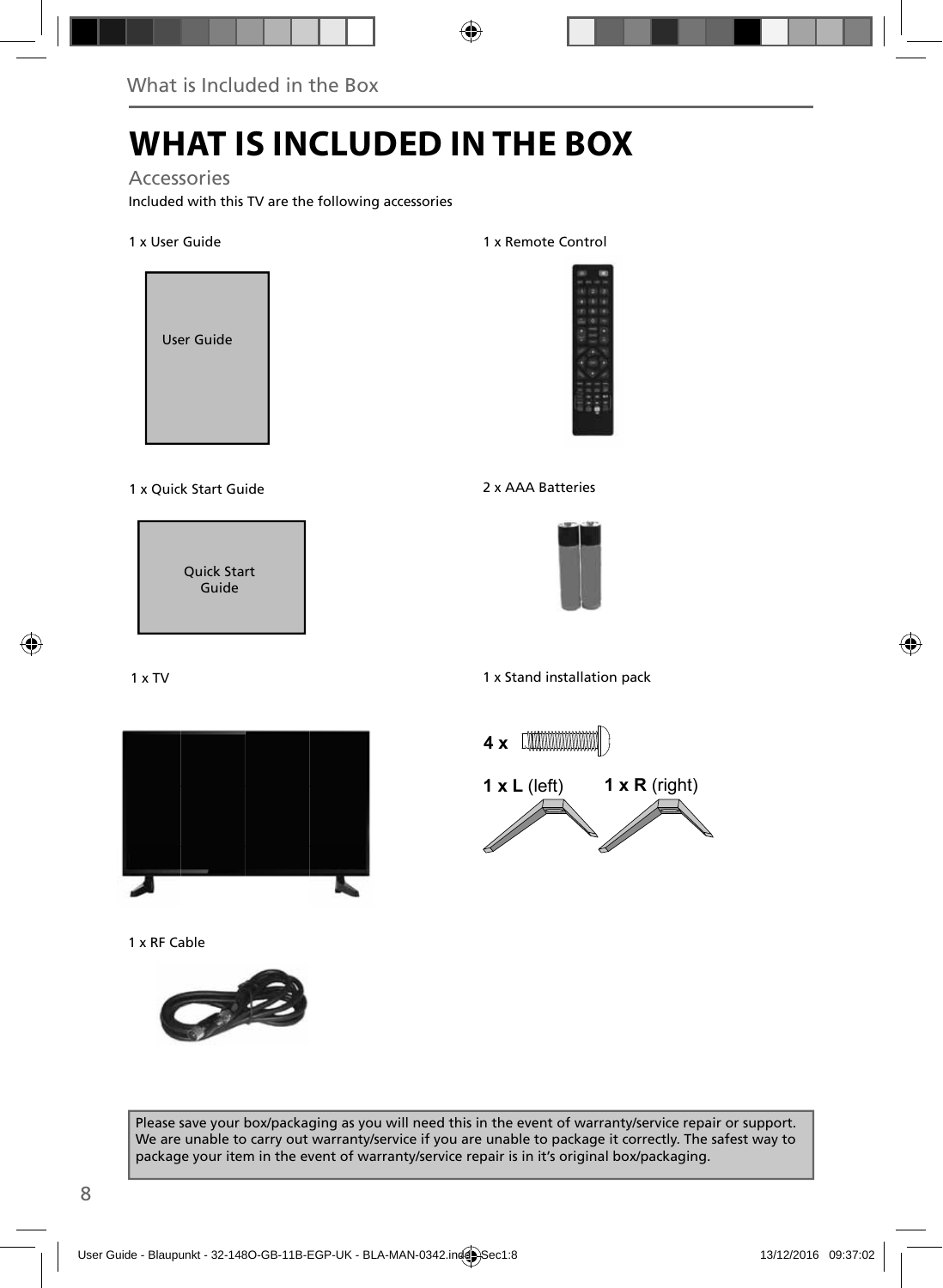# **ATTACHING THE STAND**

Attaching the stand feet

Screws that are included. To complete the stand feet installation you will require a cross head screw driver.

### **4 x** [*MMMMMMM*



(fig.1) Place the TV set on a flat and clean surface with the panel facing downwards to avoid damage, then fix the stand feet shown.

**(fig.2)** When the stand feet are installed correctly the stand feet will be longest at the front of the TV and shortest at the back with the feet pointing away from each other.

(fig.3) When the stand feet are in the correct position, secure the stand feet to the underside of the TV set using the 4 screws provided.

### Detaching the stand

Remove the screws highlighted then remove the stand feet from the underside of the TV set.

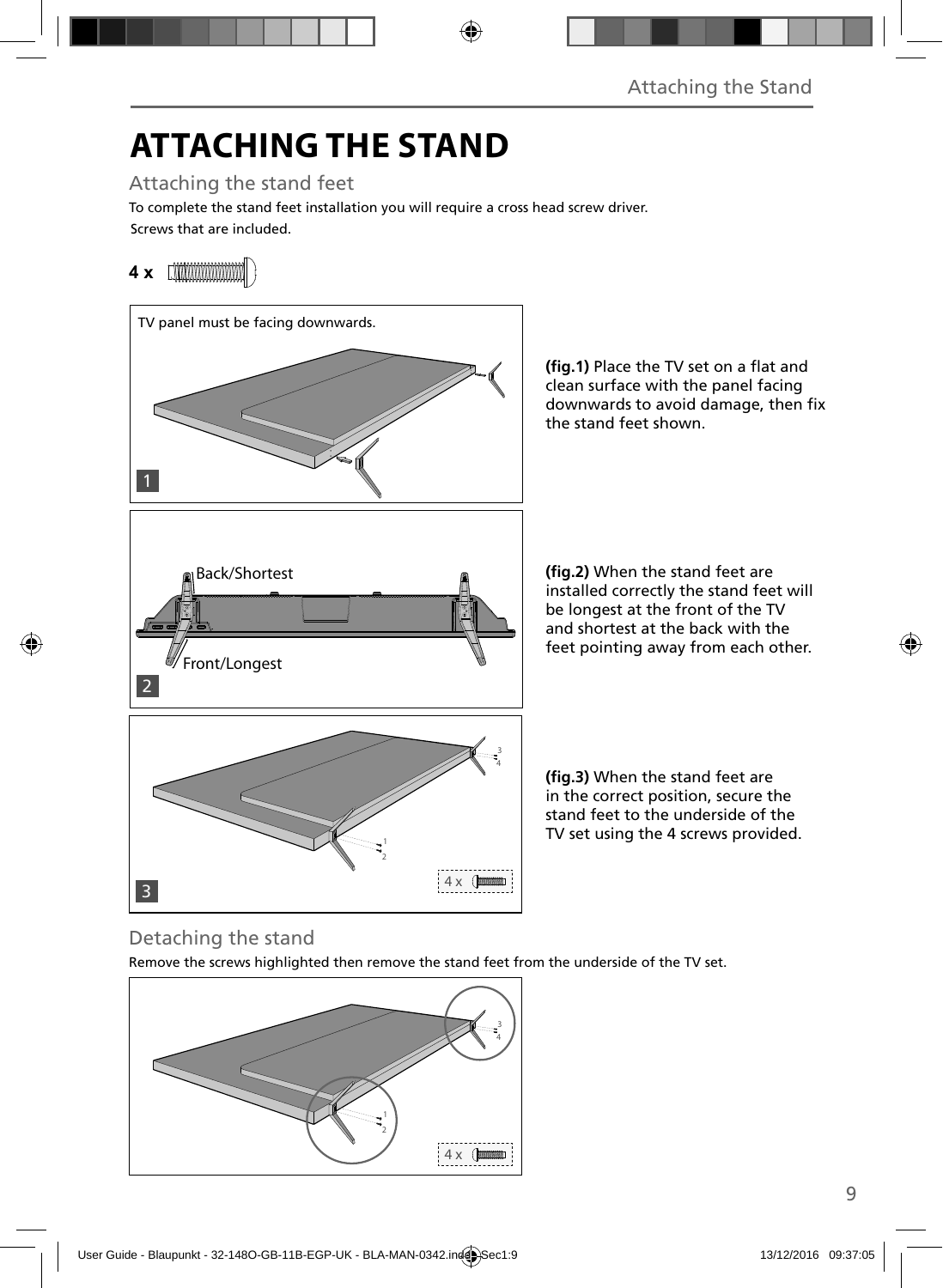# **SECURING THE TV TO A WALL**

### Securing the TV to a wall with anti-tip straps

For maximum security in the home, when using a TV with its stand, anti-tip straps should be fitted. These are available from supermarket websites and other websites and are an easy, inexpensive and effective way of ensuring your TV stays safely upright. Straps are designed to be attached to the rear of the TV and then tethered to the wall or the furniture the TV is stood on, these are fitted as follows.

**A)** Using one or both of the top wall-mounting holes and screws fasten one end of the fastening cord/s to the TV. (the screws are already supplied in the wall mounting holes)



**B)** Secure the other end of the fastening cord/s to your wall. (you will need screws/fixings suitable for your wall type - available separately from most DIY stores).



Note - Please ensure that children do not climb on the TV set.

The Royal Society for the Prevention of Accidents is urging people to take care with flat-screen televisions. RoSPA stated in 2010 that "Toddlers are particularly at risk of pulling flat-screen televisions on to themselves. They are unsteady on their feet and are attracted by colourful television images." The risk is increased as televisions become lighter.

### Wall mounting

IMPORTANT - Before drilling any holes in the wall ensure you are not drilling where there could be any electrical wires, water or gas pipes.



1) Remove the four screws located at the back of the TV set.

2) The wall mount can now be easily attached to the mounting holes, located on the back of the TV, using the same four screws removed.

For VESA wall mounting information please refer to the Technical Specification page.

For optimum viewing, if wall mounting the TV higher than eye level, the TV should be tilted downwards so that the TV's screen is 'face on'. See fig 1 and 2.



Important – If wall mounting this TV, only use the screws already provided in the wall mounting holes. Using other screws which are longer could cause irreparable damage to internal parts. When using a wall bracket, please ensure the screws in the back of the TV set are not over tightened.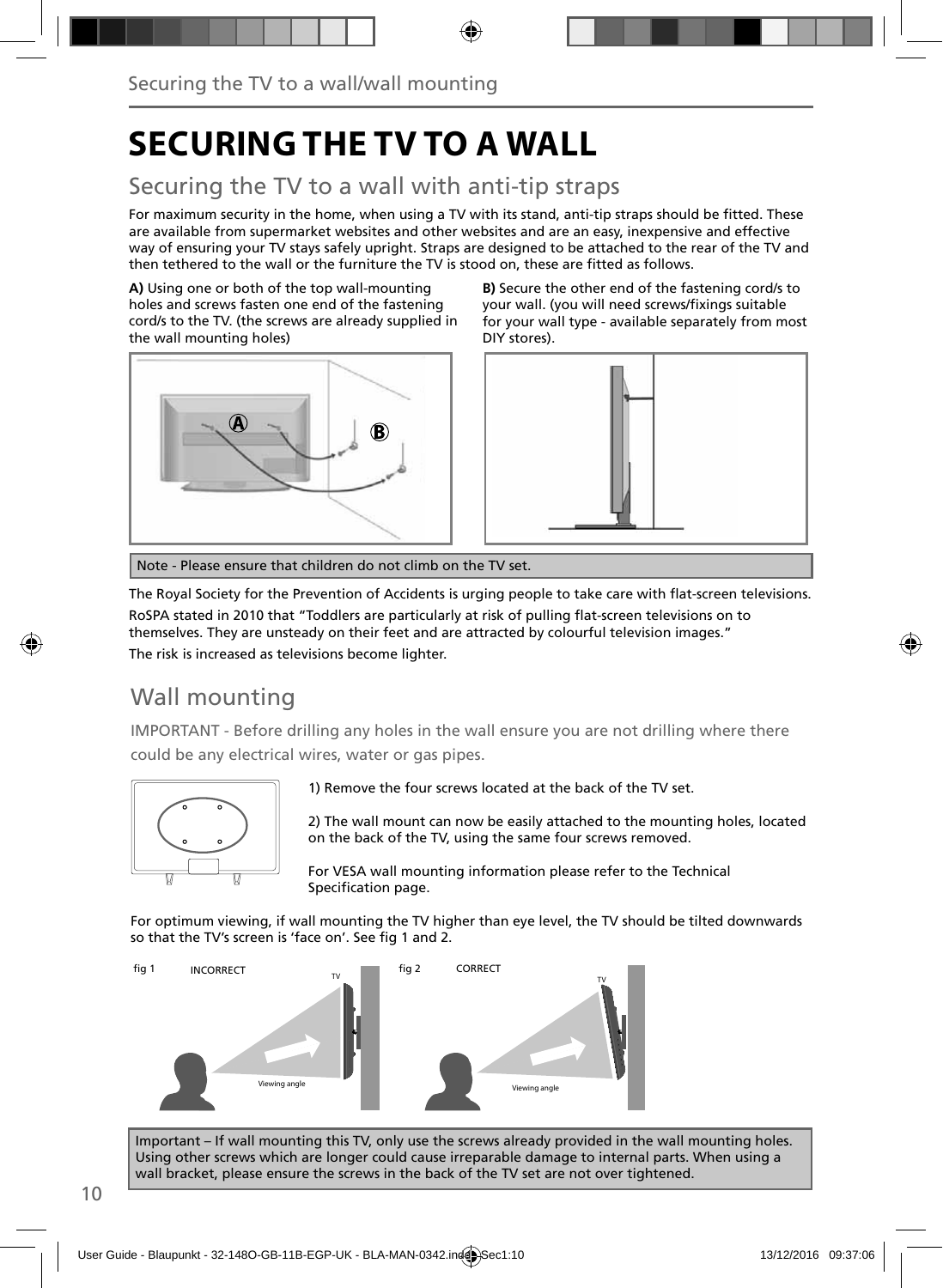咽

## **REMOTE CONTROL**

|                | STANDBY - Switch on TV when in standby or vice versa<br>MUTE - Mute the sound or vice versa<br>DTV - Switch to Freeview source<br>RADIO - Switch to radio whilst in Freeview source<br>USB - Switch to USB source<br>O DVD - Switch to DVD source                                                                                                                                                                                                                                                                                                                                                                        |  |
|----------------|--------------------------------------------------------------------------------------------------------------------------------------------------------------------------------------------------------------------------------------------------------------------------------------------------------------------------------------------------------------------------------------------------------------------------------------------------------------------------------------------------------------------------------------------------------------------------------------------------------------------------|--|
| $\overline{2}$ | NUMBER BUTTONS - 0 - 9 to select a TV channel directly.<br>TV GUIDE - Opens the 7 Day TV Guide (Freeview mode)<br>$\mathbb{C}$ To return to the previous channel viewed                                                                                                                                                                                                                                                                                                                                                                                                                                                  |  |
| 3)             | VOL $(+/-)$ - To increase / decrease the sound level<br>P.MODE - Scrolls through picture mode options<br>S.MODE - Scrolls through sound mode options<br>FAV - To display favourites menu<br>$CH (+/-)$ - To increase or decrease the channel being watched<br>MENU - To display OSD menu<br>EXIT - To exit all menus<br>(A/V/4/D/OK) - Allows you to navigate the on-screen menus<br>and adjust the system settings to your preference<br>SOURCE - To display the input/source menu<br>INFO - Press once for now/next channel information<br>Press twice for programme information about current<br>programme            |  |
| $\overline{A}$ | ASPECT - To switch the screen between the different picture<br>formats<br>SLEEP - Press repeatedly to cycle through the sleep options<br>AUDIO - To change the audio language (if available)<br>SUBTITLE - To switch the dialogue at the bottom of the screen<br>(on/off)<br>TEXT - To enter/exit Text<br>TEXT HOLD - Teletext mode - Hold current page which is<br>displayed (Analoque TV)<br>DISPLAY - To switch off the screen when listening to radio<br>TEXT/DVD ZOOM - Zoom function for Teletext and DVD<br>DVD MENU/RECORD - Access the DVD root menu and USB<br>record function                                 |  |
| య⊚⊡            | - To restart the current chapter<br>ଳେ<br>- To advance forward to the next chapter<br>⋒<br>◯ - To stop the playback/Eject Disc<br>(To EJECT the disc press/hold the ■▲ button for 4 seconds)<br>$\left( \mathbf{A} \right)$ - To play in fast rewind mode<br>- To play in fast forward mode<br>- To play/pause<br>DVD SETUP/REC LIST - Opens up DVD Menu or Opens the list<br>of what has been previously recorded<br>□ ⊙ > GOTO - To go to a specific chapter<br>A-B - Press once to set point, press a second time to return<br>to point<br>ANGLE - Select different angle of DVD<br>□ ⊙ > REPEAT - To repeat playback |  |
| 0              | For Models with Integrated DVD players                                                                                                                                                                                                                                                                                                                                                                                                                                                                                                                                                                                   |  |
|                | For Models with PVR Function                                                                                                                                                                                                                                                                                                                                                                                                                                                                                                                                                                                             |  |

For Models with USB Playback



2

 $\cup$ 

DIV

 $\overline{3}$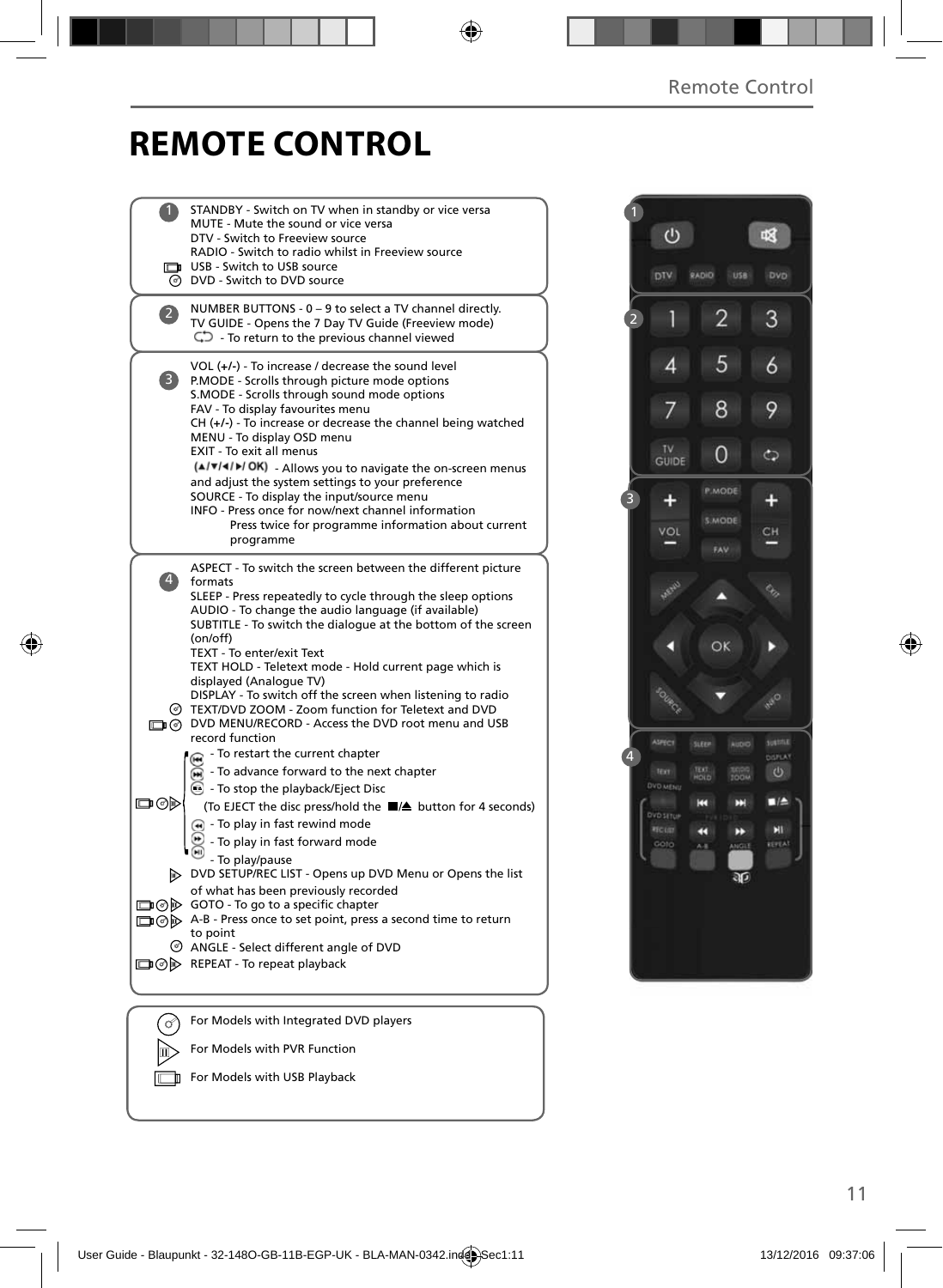# **TV BUTTONS AND INPUT SOURCE MENU**

Volume up and menu right 7

### Choosing Mode Input/Source

To switch between the different input/ connections.

For further information on input/connections please view 'Connections' pages.

A) Using the buttons on the remote control:

1) Press [SOURCE] - The source menu will appear. 2) Press [V] or [ $\Lambda$ ] to select the input you require. 3) Press [OK].

B) Using the buttons on the Television:

1) Press [SOURCE].

2) Scroll up / down using CH+/ CH- buttons to the input/source you require. 3) Press Vol+ to change input/source to the one selected.



Example of Source menu depending on the TV model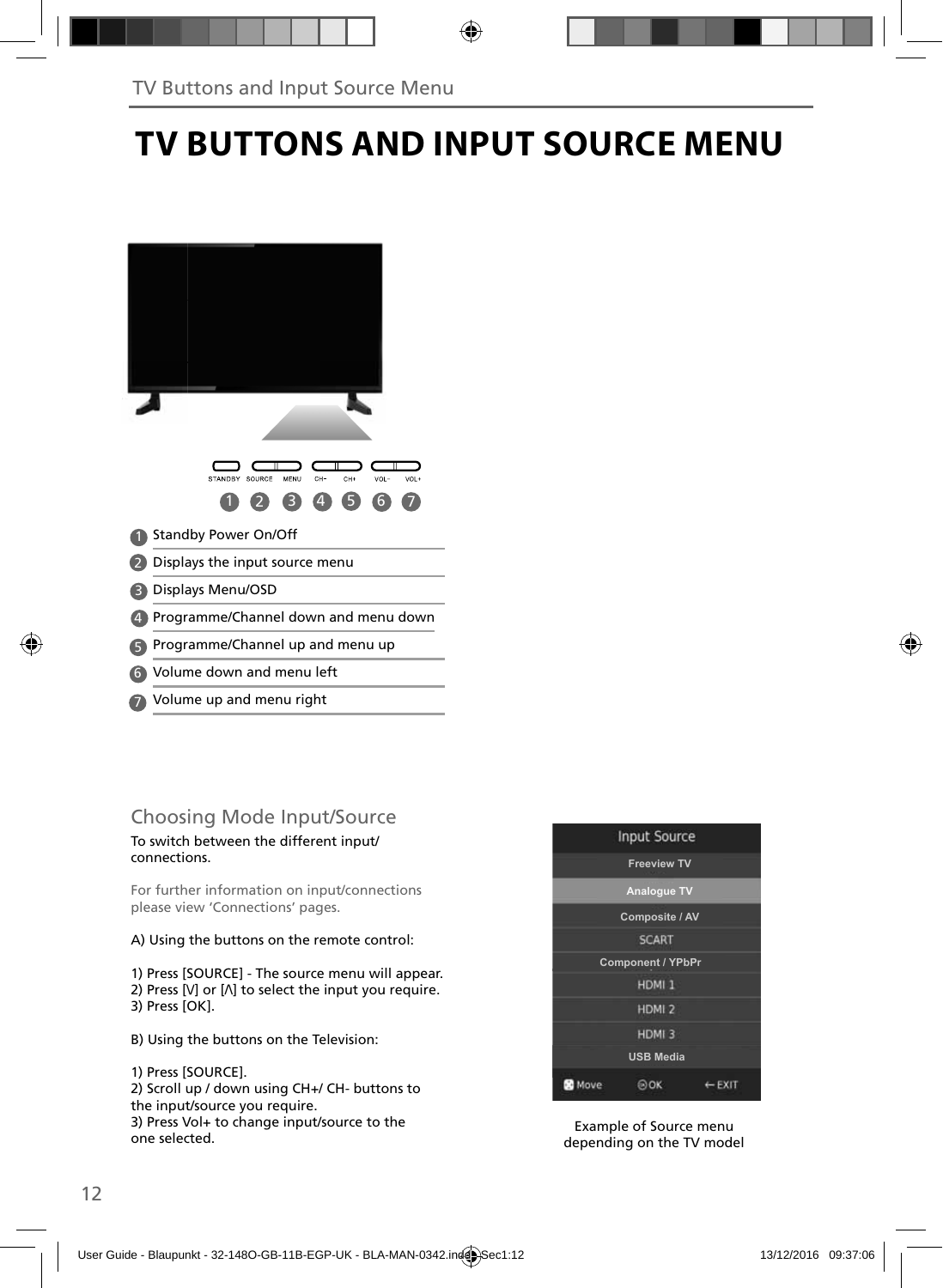# **CONNECTIONS**



| O<br>റ<br><b>EARPHONE</b> | LAN | Digital Audio<br>Output | <b>BOART</b> | HOM 1 | HDM 2 | (c)<br>RF N |
|---------------------------|-----|-------------------------|--------------|-------|-------|-------------|
|                           | ÷   |                         |              |       |       |             |

| HDM <sub>3</sub> | <b>USB</b> | ш<br><b>CICARD IN</b> | O<br>VIDEO | 0<br>R | $\circledcirc$ | $\circledcirc$<br>Y | $\circledcirc$<br>Pb | ◚<br>v<br>Pr |  |
|------------------|------------|-----------------------|------------|--------|----------------|---------------------|----------------------|--------------|--|
|                  |            |                       |            |        |                |                     |                      |              |  |

|   | Earphones         | Earphone Input       |
|---|-------------------|----------------------|
| в | LAN*              | Network Connection   |
|   | Digital Audio     | Digital Audio output |
| D | <b>SCART</b>      | <b>SCART</b> input   |
| Е | HDMI 1 (ARC)      | <b>HDMI</b> input    |
| E | HDMI <sub>2</sub> | <b>HDMI</b> input    |
|   | <b>RFIN</b>       | RF / TV Aerial Input |

| HDMI3      | <b>HDMI</b> input                                            |
|------------|--------------------------------------------------------------|
| 2 x USB    | USB port                                                     |
| CI CARD IN | Common Interface module                                      |
| Video      | Video Input                                                  |
| R/L        | R/L Audio shared for Video/Composite<br>and component/ YPbPr |
| YPhPr      | HD input (Ypbpr)                                             |

\*The LAN/Ethernet port is used for Freeview HD services only.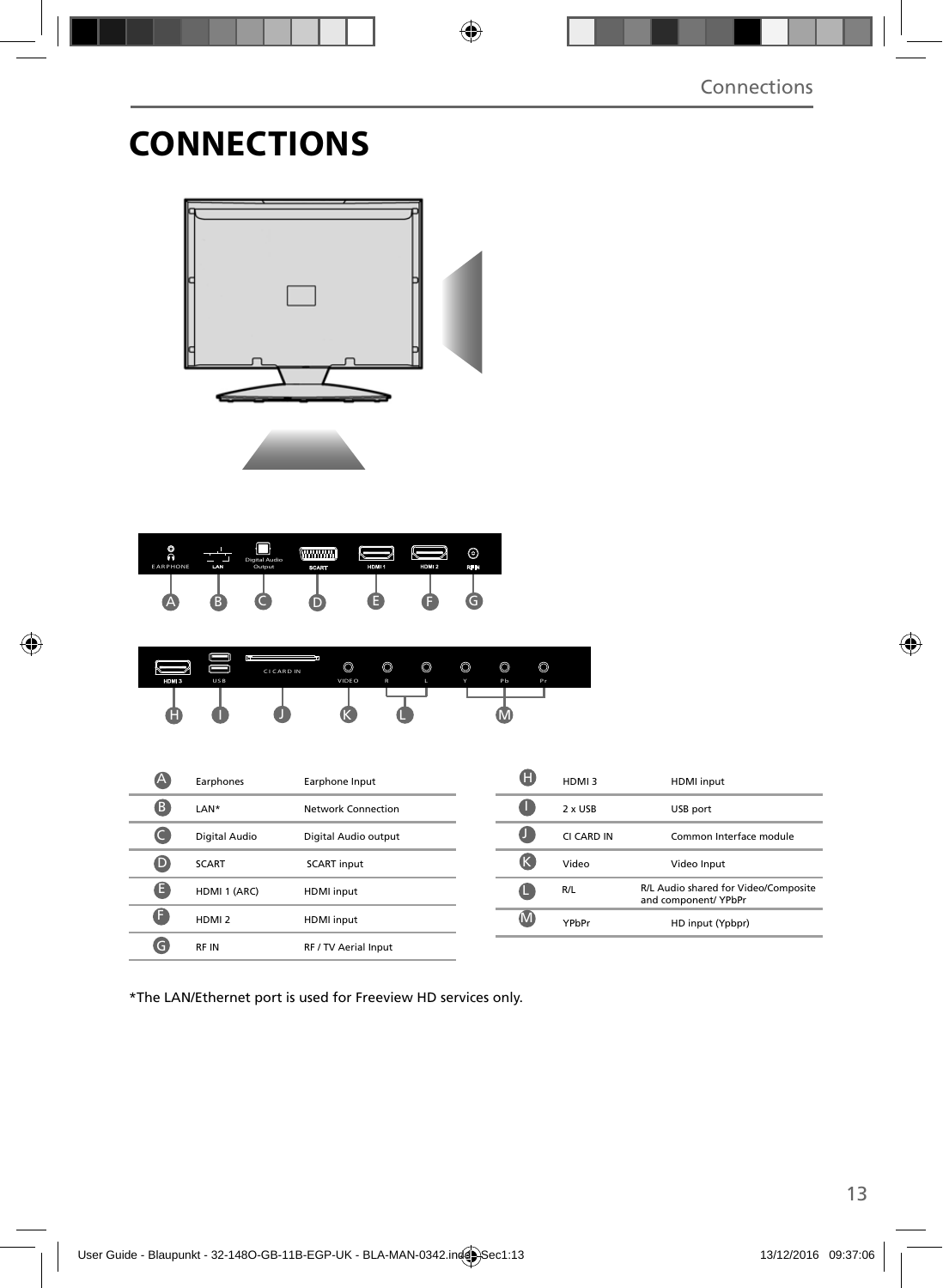# **CONNECTIONS**

Note: Connecting cables are shown for example only and may not be included. Please check 'What Is Included In The Box' page.

### Connecting to a device with Composite AV/Video output

TV Source should be set to Composite/AV



### Connecting to a device with SCART output

#### TV source should be set to SCART



### Connecting to a device with HDMI output

A HDMI cable can output both video and audio and enables you to enjoy digital-quality video and audio with minimal loss of quality.

TV Source should be set to the corresponding HDMI port (HDMI 1, HDMI 2 etc)

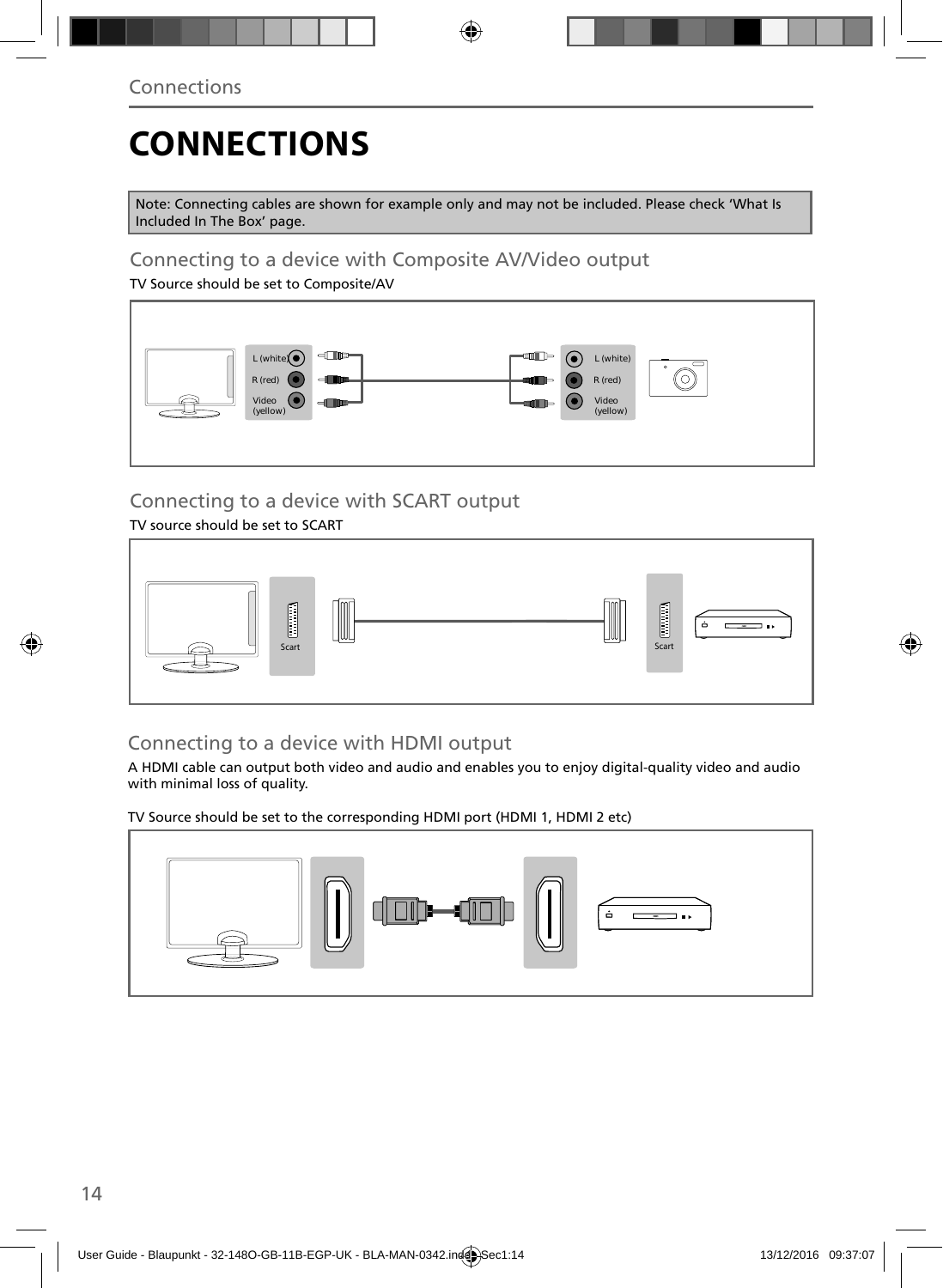# **CONNECTIONS**

### Connecting to a device with Component/YPbPr output

If you are supplied with a cable from the device which has RED, GREEN, BLUE, RED & WHITE connectors you must connect via Component (for picture) and by phono cable (for sound).

TV Source should be set to Component/YPbPr



### Connecting to an external audio device (Amplifiers, Surround Sound, Sound Bars etc)

When connecting via the TV's 3.5mm Earphone output, this will disable the TV speakers.

There are two options when connecting a device via the 3.5mm Earphone Output and the Digital Optical Audio Output



### Connecting an Ethernet/Network cable

The Ethernet port is used only for Freeview HD services only.

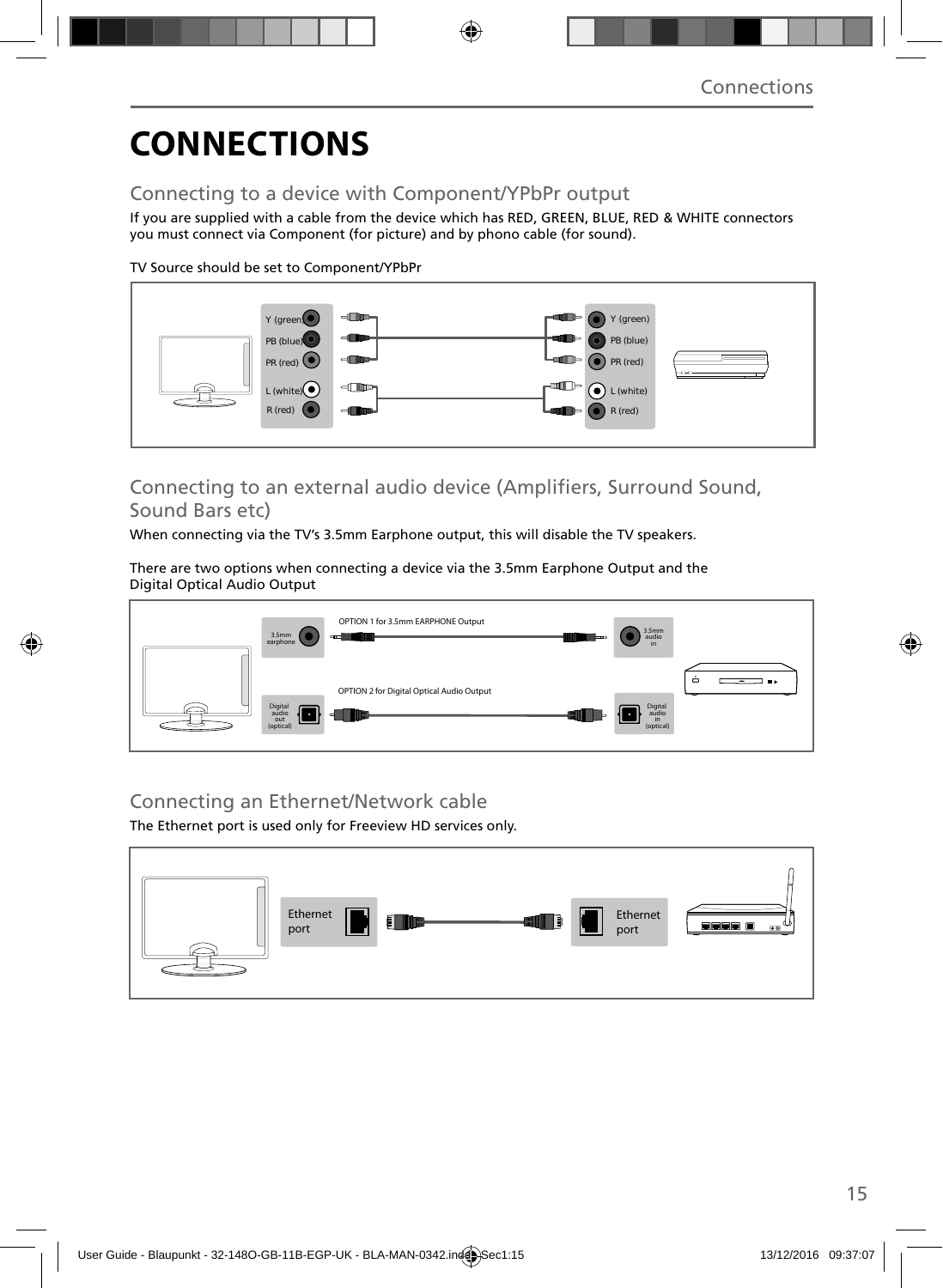## **PICTURE MENU**

|                      | <b>PICTURE</b>                        | <b>LIFE</b>    |
|----------------------|---------------------------------------|----------------|
| <b>Parmid</b>        | <b>Picture Mode</b><br>Economy        | <b>Pyrtual</b> |
|                      | Contrast<br>۰                         |                |
|                      | Brightness<br>m                       |                |
|                      | Colour<br>ı                           |                |
|                      | Sharpness<br>$\overline{\phantom{a}}$ |                |
| $T$ Mout<br>OK Tench | <b>CAASUS</b><br>don't Latt           |                |



To access this menu, press [MENU] button on the remote control. To select a sub menu press [OK]

If you wish to make changes to any of the default settings, use the scroll  $\Box \blacktriangleright \blacktriangleleft$  buttons. To confirm any settings press [OK] button. To exit this menu at anytime, press [EXIT] button.

|          | <u>ensode</u> nom and ronoming preseas:                    |
|----------|------------------------------------------------------------|
| Dynamic  | Recommended settings for fast moving pictures              |
| Standard | <b>Standard settings</b>                                   |
| Mild     | Set to be lighter in colour and less bright                |
| Personal | Lets you manually alter all the settings                   |
| Economy  | Power saving mode which reduces the energy used by up to   |
|          | 25% (by reducing the power to the LED/LCD panel).          |
|          | In Economy mode, the TV will switch itself to Standby mode |
|          | after 3-5 hours in the event that the TV buttons or remote |
|          | control buttons are not pressed (change the picture mode   |
|          | to another setting to de-activate this function)           |

**Picture Mode** - Choose from the following presets:

You can make the following adjustments in **Personal** mode:

Contrast - Switch the balance between black and white.

Brightness - Increase or decrease the brightness of the picture.

Colour - Increases the colour from black and white.

Tint - Lets you increase or decrease the level of tint within the picture

(only available for NTSC source signal).

Sharpness - Increase or decrease the sharpness of the picture.

**Colour Temperature** Choose from the following presets:

| Normal | Default settings                  |
|--------|-----------------------------------|
| Warm   | Increases red within the picture  |
| Cold   | Increases blue within the picture |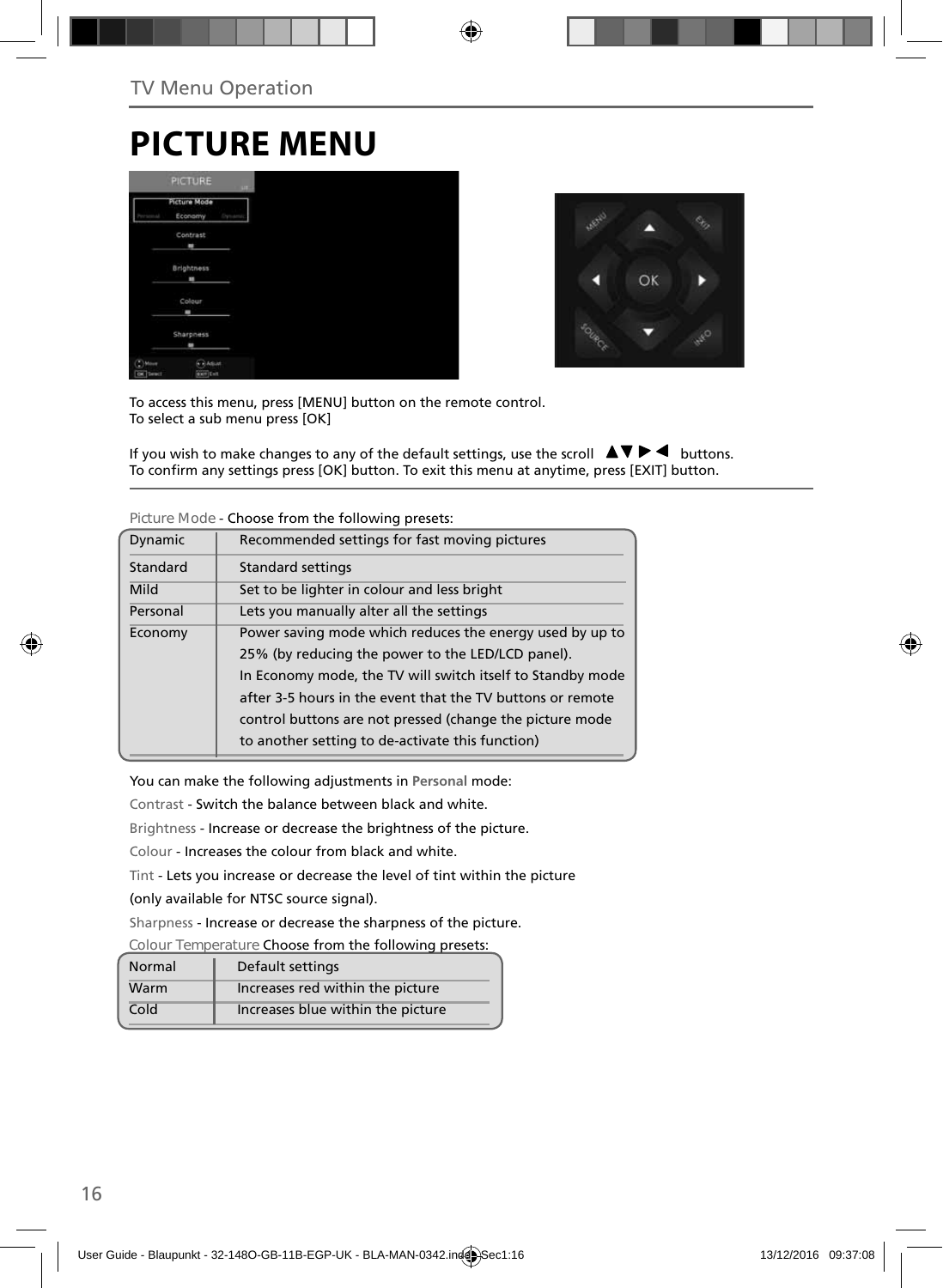# **PICTURE MENU**

|                   | <b>PICTURE</b>                 | <b>COLLECT</b> |  |  |  |
|-------------------|--------------------------------|----------------|--|--|--|
|                   | <b>Picture Mode</b><br>Economy | Dynami         |  |  |  |
|                   | Contrast<br>ı                  |                |  |  |  |
|                   | Brightness<br><b>MB</b>        |                |  |  |  |
|                   | Colour<br>ı                    |                |  |  |  |
|                   | Sharpness                      |                |  |  |  |
| Move<br>OK Terect | $\bigodot$ Adjust<br>dorf Ent  |                |  |  |  |



Aspect Ratio - Within the UK the picture format varies depending on the channel/broadcast. There are a

number of different options to best meet your needs

#### Auto

Automatically displays the best picture format so the picture is in the correct position. Black lines may appear at the top/bottom and/or sides.

#### Original

Will display the picture from the broadcaster without any change, only available in HDMI input source.

#### Full Screen

4:3



Displays a picture in the full screen mode with out overscan. 16:9 signal will be displayed in original proportion. Other picture format will be stretched to fill the screen.

16:9



Fills the screen with a regular 16:9 signal and 4:3 picture format will be stretched to fill the screen

Zoom1 and Zoom2



The picture is the correct proportion but zoomed  $\frac{1}{2}$  in to fill the screen

Displays the 4:3 picture in its original size. Side bars are shown to fill the 16:9 screen

**Noise Reduction** - Choose from the following presets:

| Off    | Turns noise reduction off  |  |
|--------|----------------------------|--|
| Low    | Minor system adjustment    |  |
| Middle | Medium system adjustments  |  |
| High   | Maximum system adjustments |  |
|        |                            |  |

Active Contrast - Automatically optimises the 'backlight' and 'contrast' of the picture according to the brightness of the screen. Choose one of the following presets: low, middle, high and Off.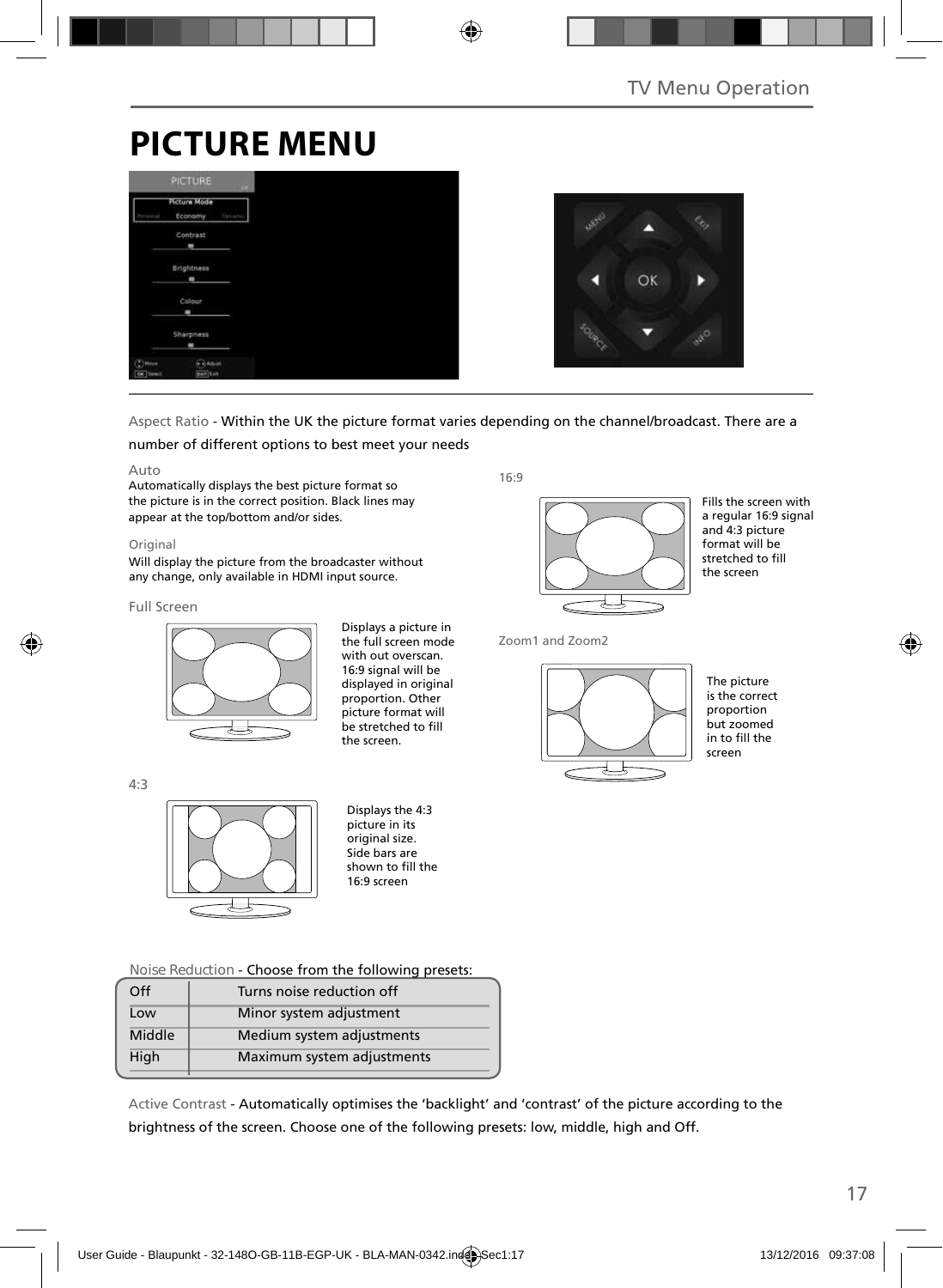# **SOUND MENU**

|                                        | SOUND.                 |                |
|----------------------------------------|------------------------|----------------|
|                                        | Sound Mode<br>Standard | <b>Pluster</b> |
|                                        | Treble<br>ı            |                |
|                                        | Bass<br>ı              |                |
|                                        | Balance<br>٠           |                |
|                                        | Auto Volume Level<br>Ξ |                |
| $\binom{n}{k}$ Have<br><b>CK</b> Tered | 3 Mint<br>earline      |                |



To access this menu, press [MENU] button on the remote control and scroll right. To select a sub menu press [OK]

If you wish to make changes to any of the default settings, use the scroll  $\blacktriangle \blacktriangledown \blacktriangleright \blacktriangleleft$  buttons. To confirm any settings press [OK] button. To exit this menu at anytime, press [EXIT] button.

**Sound Mode** - Choose from the following presets

| Standard     | Default settings                        |  |  |  |
|--------------|-----------------------------------------|--|--|--|
| <b>Music</b> | Emphasises music over voices            |  |  |  |
| Movie        | Provides live and full sound for movies |  |  |  |
| Sports       | Emphasises sound for sports             |  |  |  |
| Personal     | Selects your personal sound settings    |  |  |  |
|              |                                         |  |  |  |

Treble - To adjust the amount of high frequency within the sound.

Bass - To adjust the amount of low frequency within the sound.

Balance - To switch the sound between the left and right speakers.

Auto Volume Level (AVL) - When 'on' is selected, the volume will attempt to stay at a constant level

regardless of TV programme and advertisements.

Surround Sound - Allows you to turn the function On or Off.

Digital Output - This is the digital audio output. Choose from the following options:

| Off        | To turn off Digital Output                                                         |
|------------|------------------------------------------------------------------------------------|
| Auto       | Selects the best settings automatically                                            |
| <b>PCM</b> | Select this option if you are connecting to a Stereo Hi-fi via digital audio cable |
|            | (Pulse-code modulation (PCM) is a digital representation of an analogue signal)    |

Audio Description - This allows the user to increase and decrease the AD (Audio Description) volume level. (Audio Description is a service available on certain programmes. It provides a description of what is happening during the selected programme for a person who is visually impaired).

AD Volume - This allows the user to increase and decrease the AD (Audio Description) volume level. Audio Delay - Enables the user to adjust setting to sync picture and audio.

SPDIF Delay - Enables the user to adjust sound setting to sync picture and audio for external speakers connected via digital audio output.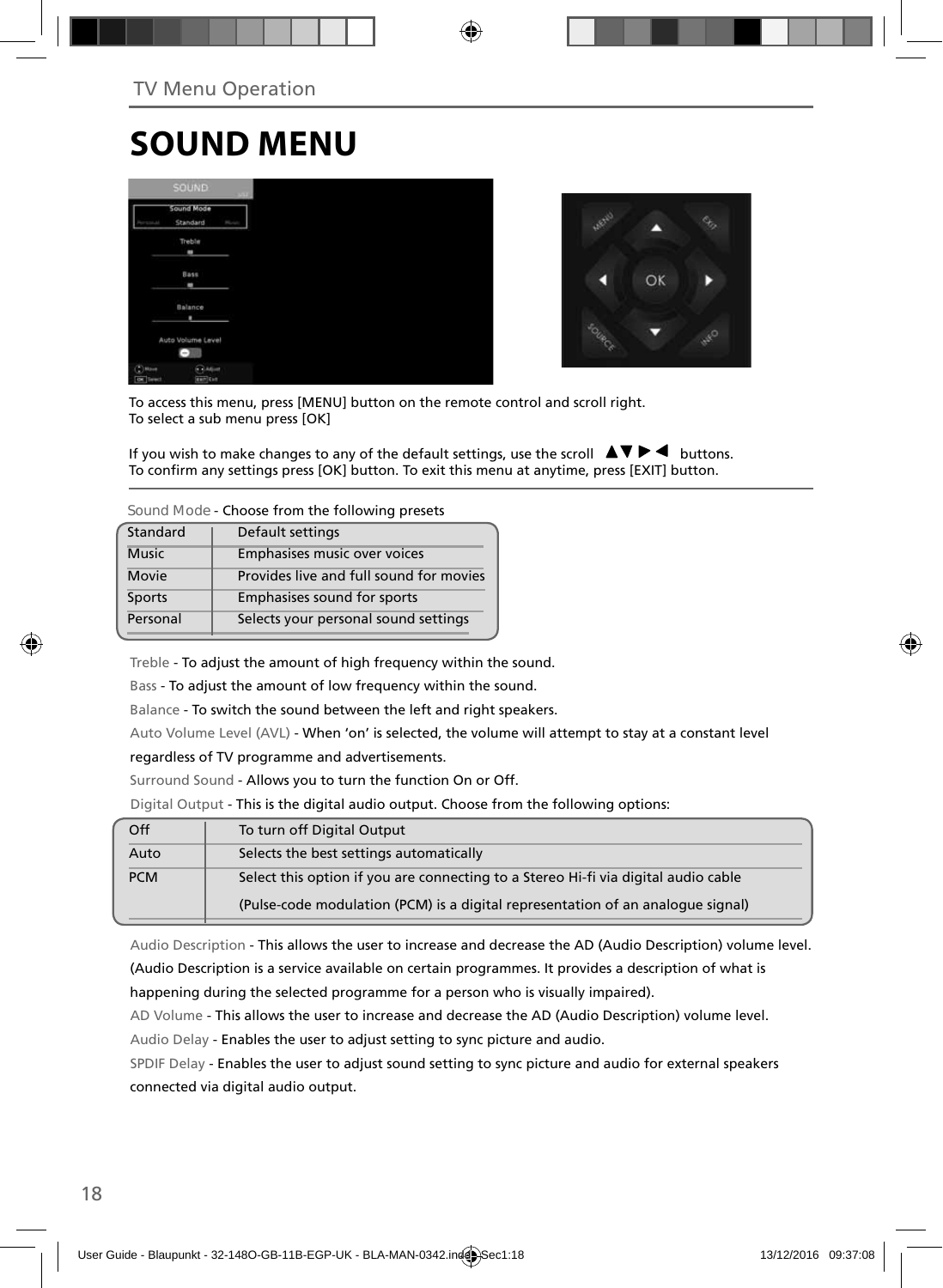# **CHANNEL MENU**





To access this menu, press [MENU] button on the remote control and scroll right. To select a sub menu press [OK]

If you wish to make changes to any of the default settings, use the scroll  $\Delta \nabla \blacktriangleright$   $\blacktriangleleft$  buttons. To confirm any settings press [OK] button. To exit this menu at anytime, press [EXIT] button.

Auto Tuning - Allows you to retune the television for all digital channels, digital radio stations and analogue devices.

Analogue Manual Tuning - Allows you to manually tune your analogue signal.

Freeview Manual Tuning - Allows you to manually tune your digital signal.

Channel Edit - Allows you to delete, move, skip and favourite channels.



Important: To receive Freeview channels, in particular Freeview HD channels, you will need a Digital TV aerial and be in a good Freeview coverage area. You can check coverage for your postcode at www.freeview.co.uk

Please note that any Freeview HD channels found during tuning will be placed in channel positions above 100. For example, 101 (BBC1 HD) 102 (BBC2 HD) etc.

Signal Information - Allows you to view signal frequency, signal quality and signal strength.

CI Information - Pay per view services require a "smartcard" to be inserted into the TV. If you subscribe to a pay per view service the provider will issue you with a 'CAM' and a "smartcard". The CAM can then be inserted into the COMMON INTERFACE PORT (CI Card In).

Schedule List - Lists your programme reminders.

Software Update (OAD) - Switch on/off OAD updates.

Tip: If you do not press any buttons for 30 seconds, the menu will automatically exit. You can change the length of time before the menu exits automatically - see 'OSD Timer' in the Time Menu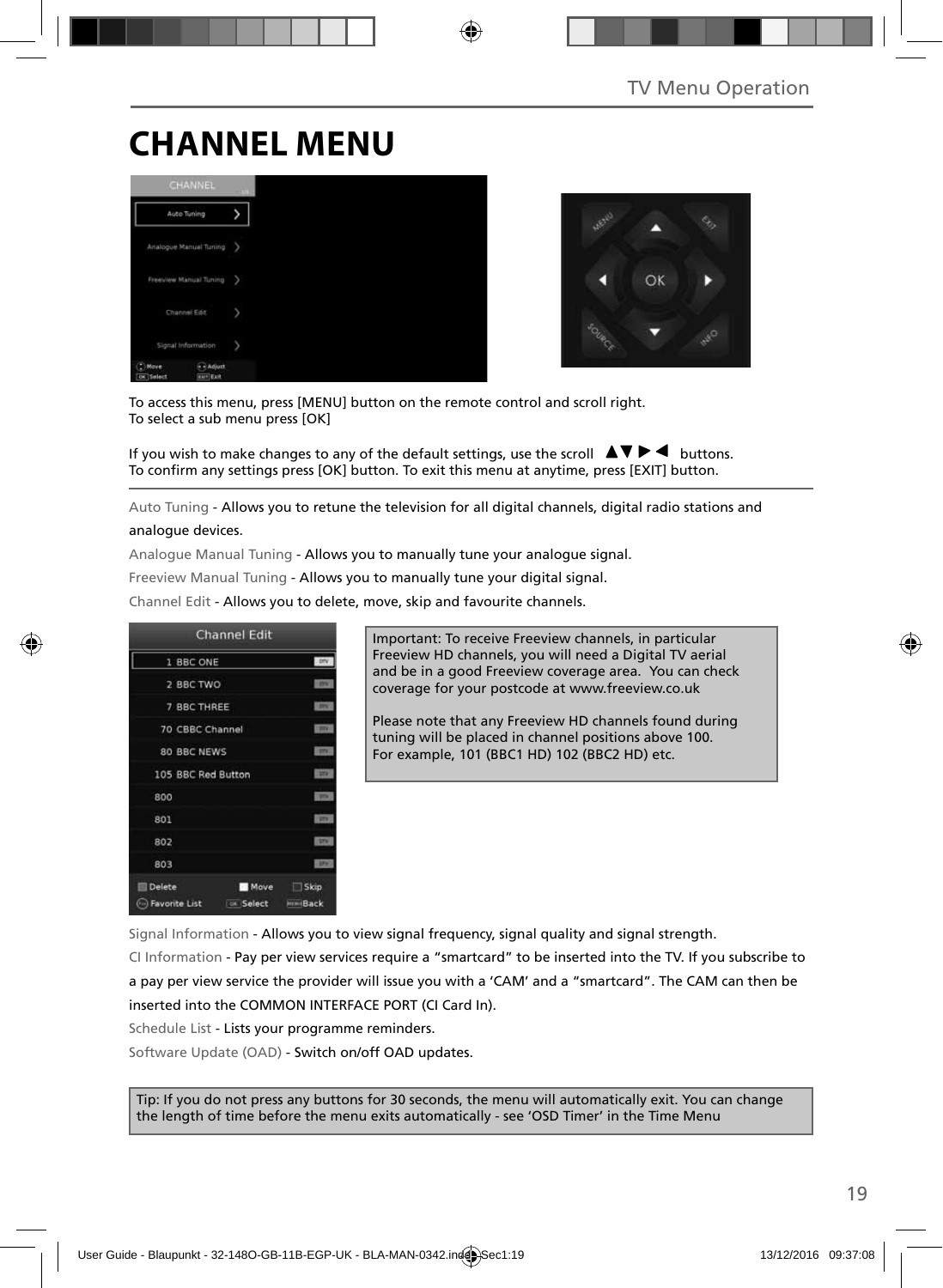# **LOCK MENU**





To access this menu, press [MENU] button on the remote control and scroll right. To select a sub menu press [OK]

If you wish to make changes to any of the default settings, use the scroll  $\Delta \nabla \blacktriangleright$   $\blacktriangleleft$  buttons. To confirm any settings press [OK] button. To exit this menu at anytime, press [EXIT] button.

System/Hotel Lock - Allows you to lock or unlock the menu. You will be asked to enter a 4 digit password

Use the **◄** button to quit the password input or use the **►** button to clear. Default password is 0000.

Change Password - Allows you to change the password.

Channel Lock - Allows you to lock certain channels manually.

Parental Guidance - Allows you to set the rating to block certain content based on age information.

TV Button Lock - Allows you to lock the buttons on the side of the TV set.

Default Source - Allows the user to set the default source. The default source is the source the TV starts on when first switched on.

Default Channel - Allows the user to set a channel as the default channel on the Digital source. The

default channel is the channel the TV starts on when first switched on.

Max Volume - Allows you to adjust and set the maximum volume.

Source Lock - Allows you to lock the source menu.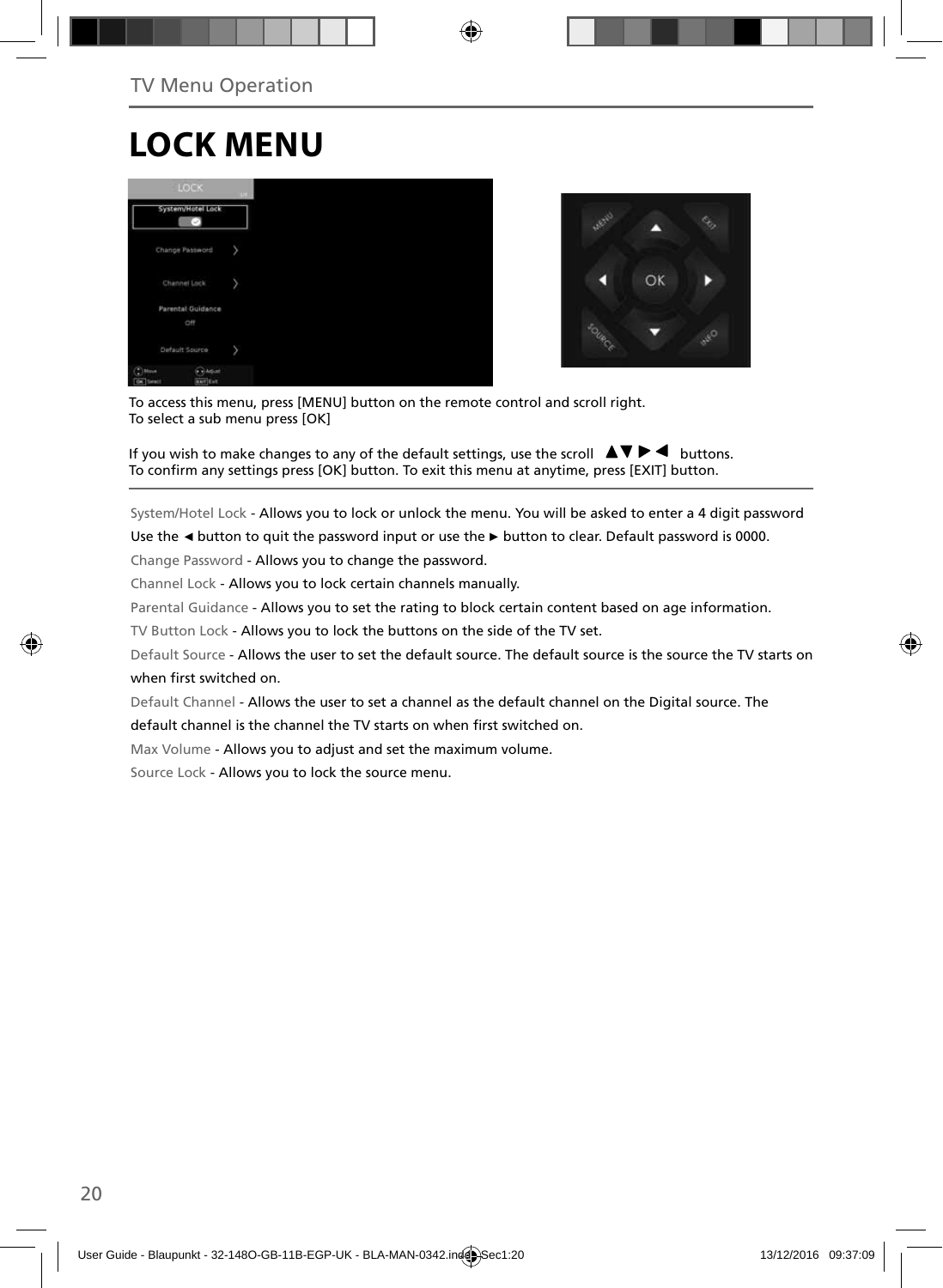# **TIME MENU**

|                                     | <b>TIME</b>                      | $-441$     |
|-------------------------------------|----------------------------------|------------|
|                                     | Auto Sync                        |            |
| CIT                                 | On                               | <b>CEP</b> |
| Clock                               | 00:07                            |            |
|                                     | Off Time                         | y          |
|                                     | On Time                          | y          |
|                                     | Sleep Timer                      |            |
|                                     | Off                              |            |
| G<br><b>Hove</b><br><b>DK</b> Twent | <b>CAASat</b><br><b>Earl</b> Eat |            |



To access this menu, press [MENU] button on the remote control and scroll right. To select a sub menu press [OK]

If you wish to make changes to any of the default settings, use the scroll  $\Delta \nabla \blacktriangleright$   $\blacktriangleleft$  buttons. To confirm any settings press [OK] button. To exit this menu at anytime, press [EXIT] button.

Auto Sync - Automatically syncs time and date.

Clock - Shows the date and time.

Off Time - Allows you to set a specific time for your TV to turn off.

On Time - Allows you to set a specific time for your TV to turn on, the channel it will then display, the

source it will be on and also the volume. This function can then be toggled to repeat every day or a certain day.

Sleep Timer - Lets you set the sleep timer so the television automatically switches off after a set amount of

time. Off -> 10min -> 20min -> 30min -> 60min -> 90min -> 120min -> 180min -> 240min.

OSD Timer - Lets you adjust the amount of time the On Screen Menu stays on the screen before disappearing.

Auto standby - Set Auto standby between Off, 3 hours, 4 hours and 5 hours.

Time Zone - Change your current time zone.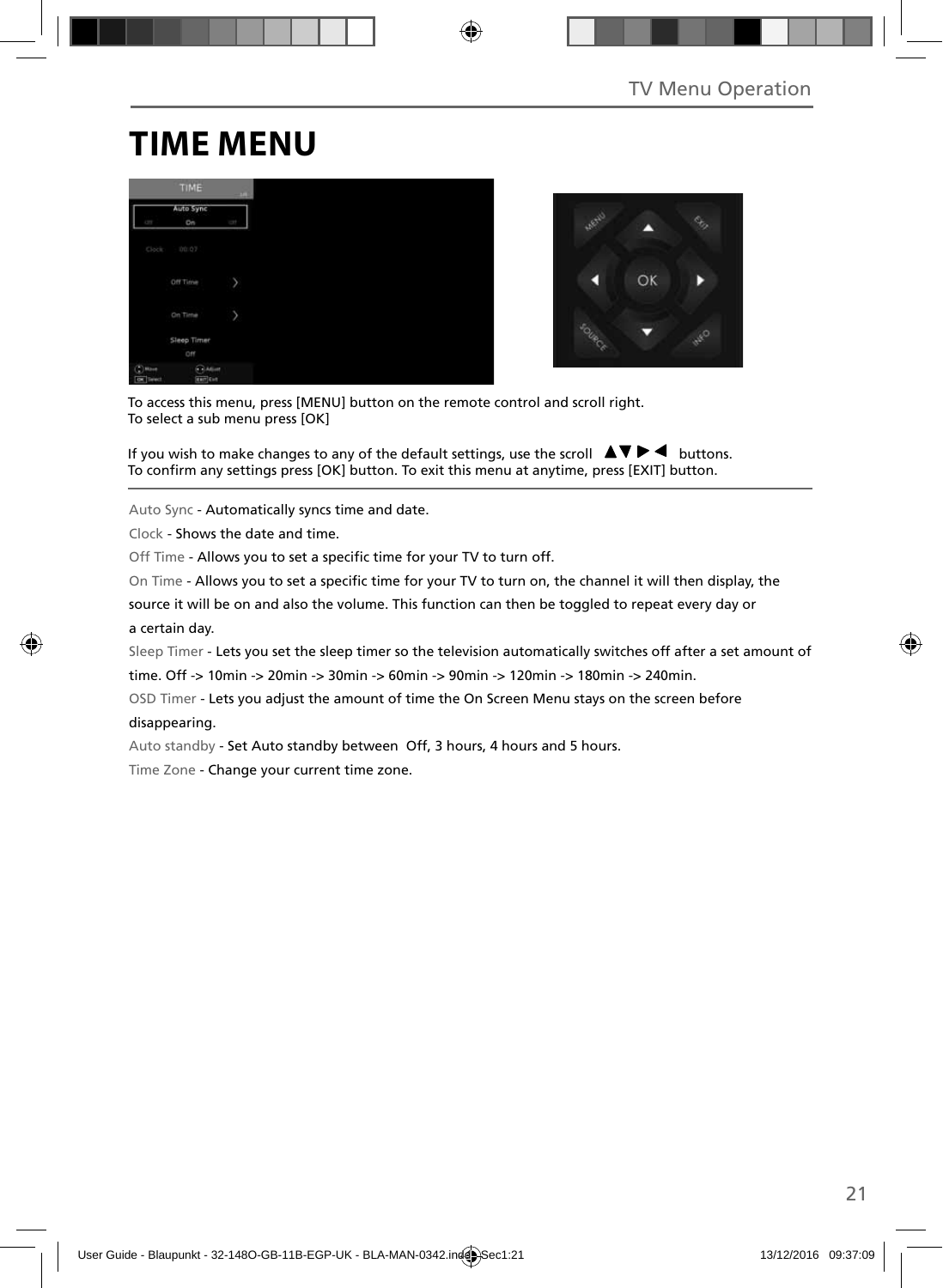## **SETTINGS MENU**





To access this menu, press [MENU] button on the remote control and scroll right. To select a sub menu press [OK]

If you wish to make changes to any of the default settings, use the scroll  $\Box \blacktriangledown \blacktriangleright \blacktriangleleft$  buttons. To confirm any settings press [OK] button. To exit this menu at anytime, press [EXIT] button.

Language - Allows you to change the language of the menu.

Audio Language 1 - Set the primary audio language.

Audio Language 2 - Set the secondary audio language.

Subtitle Language 1 - Set the primary subtitle language.

Subtitle Language 2 - Set the sceondary subtitle language.

Hearing Impaired - This allows the user to turn on the Hearing Impaired function, this produces subtitles

on the screen which provide a description of what is happening during the selected program.

Blue Screen - Changes the background when there is no input between clear and a blue background (Only available on some sources).

First Time Installation - Allows you to access the First Time Installation menu and retune the TV set. Reset TV - This resets the menus to factory settings and clears all the TV channels from the television. Software Update (USB) - From time to time we may release new firmware to improve the operation of the television (available to download). This menu lets you install the new software/firmware onto the television. Further details of how to do this will be issued with the firmware. Contact the helpline or refer to the 'product support' section of the website.

HDMI CEC (Consumer Electronic Control) - Allows HDMI devices to control each other and allows the user to operate multiple devices with one remote control. (only available with compatible devices). Network Configuration - Allows you to manually set your network settings on the TV (for more information please see 'Network Configuration' page.

LED Status - Allows the user to switch the LED power indicator light ON or OFF when the TV is being operated. (When this option is set to OFF the LED power indicator light will flash when the remote control is used and will flash red during the normal start up process).

Version info - Allows you to view the version/information of the software installed on the TV set.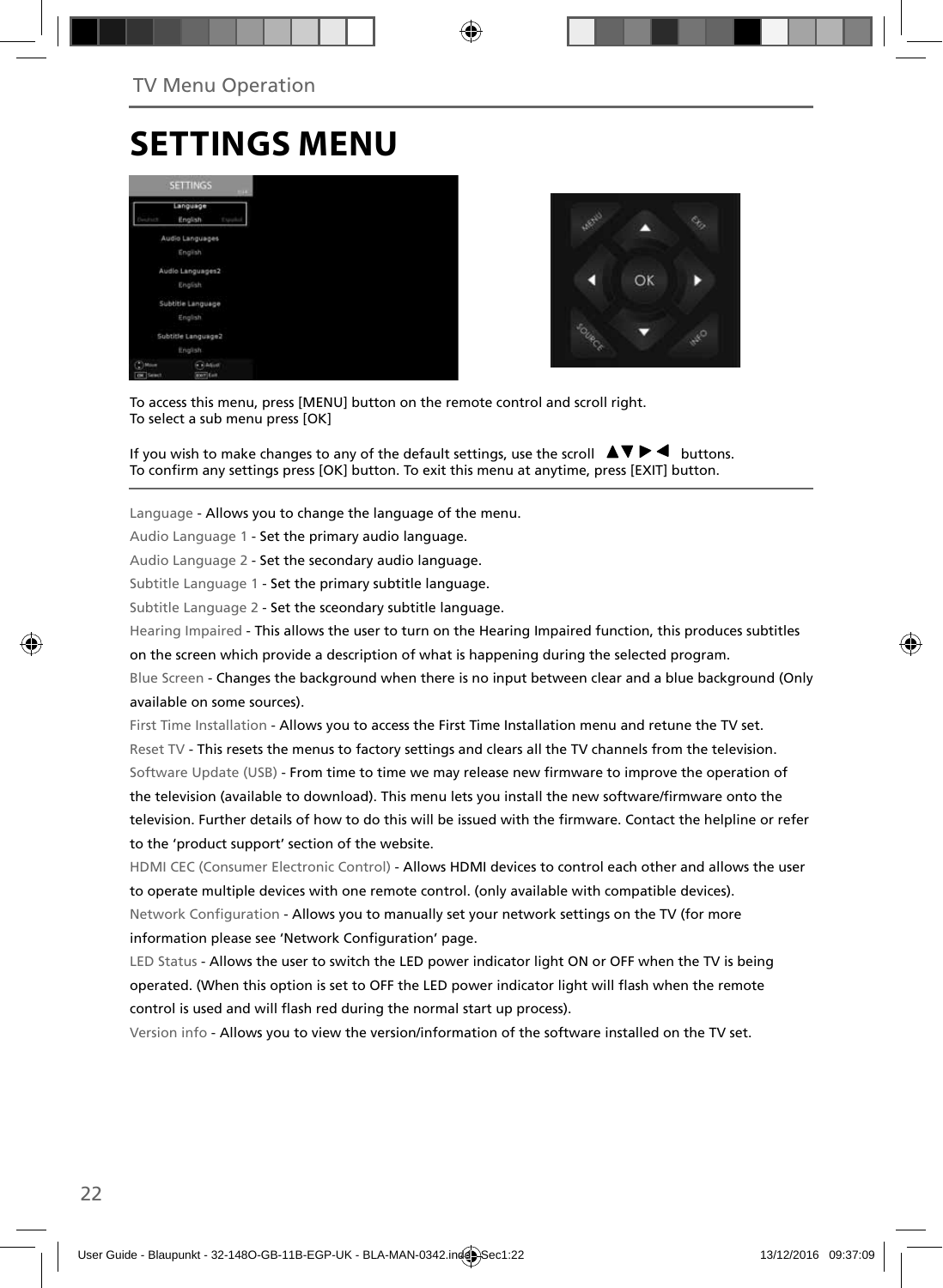# **NETWORK CONFIGURATION**



For the network configuration to work the TV will need to be connected to your home network via an ethernet cable, with these requirements in place the TV will connect to the network automatically.

IP Config - Allows you to access LAN network connection settings. Choose from the following options:

| Auto   | Will automatically connect the TV to your home network (this is the default setting |
|--------|-------------------------------------------------------------------------------------|
|        | and is highly recommended)                                                          |
| Manual | Allows you to manually change the IP, Netmask, Gateway and DNS information.         |
|        |                                                                                     |

Network Info - Allows you to view Information about network settings.

Network Test - Allows you to test the network connection.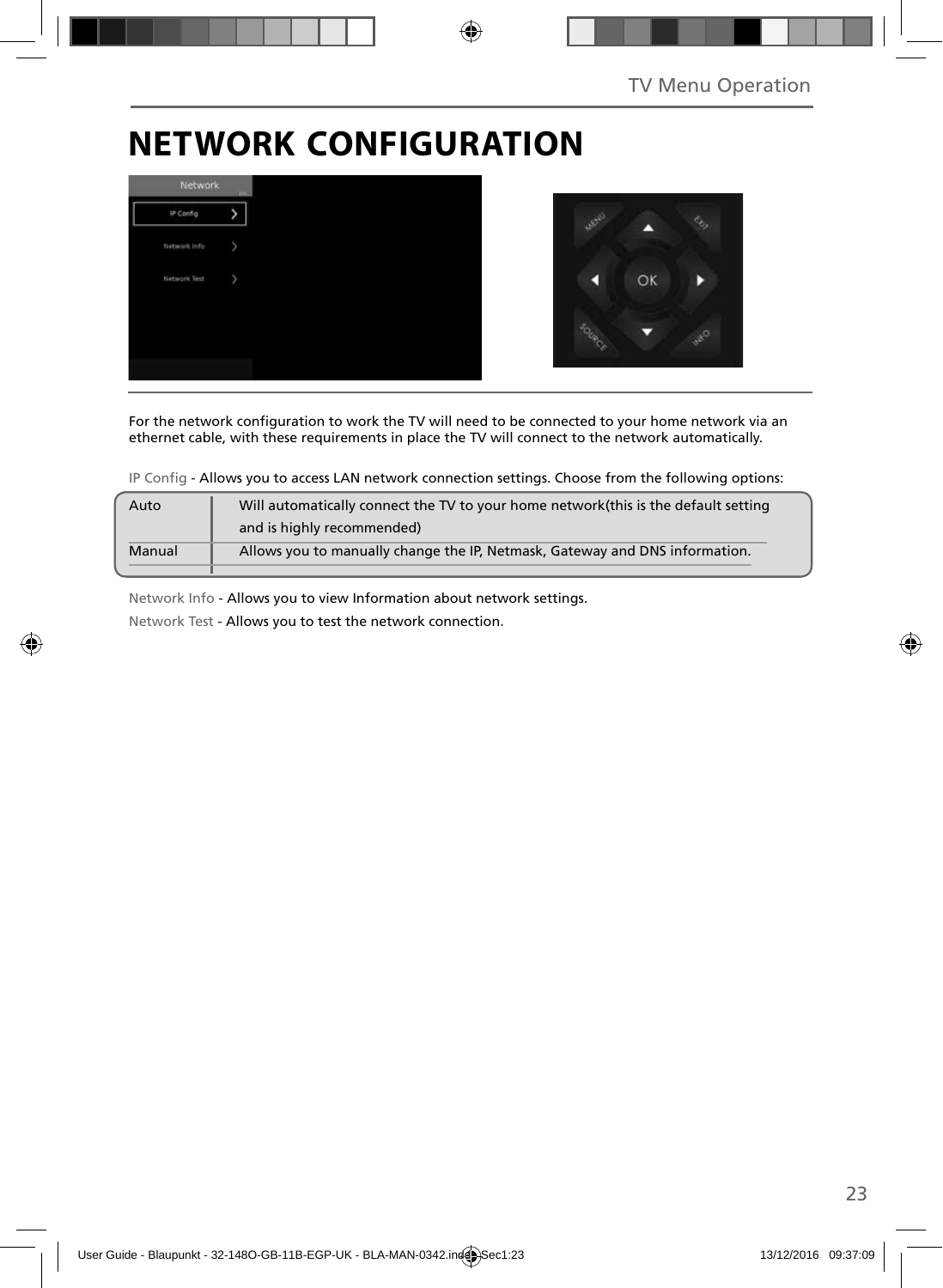# **DVD SETUP** (For models with built in DVD players only)





To enter this menu please ensure the TV is in DVD source & press [DVD SETUP]

If you wish to make changes to any of the default settings, use the scroll  $\Delta \nabla \blacktriangleright$   $\blacktriangleleft$  buttons. To confirm any settings press [OK] button. To exit this menu at anytime, press [DVD SETUP] button.

**TV Display** - Choose from the following options

| 4:3 Pan scan | PS Traditional picture format, often used on old film                         |
|--------------|-------------------------------------------------------------------------------|
|              | 4:3 Letter box   LB Traditional picture which has been adapted for widescreen |
| Wide         | 16:9 Widescreen picture format                                                |

**Speaker Setup** - Choose from the following options

| <b>ITRT</b> | Converts from multi-channel sound to mono   |
|-------------|---------------------------------------------|
| Stereo      | Converts from multi-channel sound to stereo |

**Dual Mono** - Choose from the following options

| Stereo   | Outputs 2 channels of sound both left and right                  |
|----------|------------------------------------------------------------------|
| Mono L   | Outputs left side sound                                          |
| Mono R   | Outputs right side sound                                         |
| Mix Mono | Outputs a single channel of sound but mix between right and left |

**Dynamic Range** - This is the difference between the quietest and loudest sounds. This setting works only with DVD discs recorded in Dolby digital.

| Full | Set this to listen with the range recorded on the disc                              |
|------|-------------------------------------------------------------------------------------|
| 3/4  | Set this to listen with a range equivalent to a normal television                   |
| 1/2  | Set this to listen with a smaller difference between the maximum and minimum volume |
| 1/4  | Set this to listen with a smaller difference between the maximum and minimum volume |
| Off  | Set dynamic range to off                                                            |

**TV Type** - Choose from the following options

| PAL         | For discs from UK/Europe, Asia, Australia etc |
|-------------|-----------------------------------------------|
| Multi       | For both NTSC and PAL                         |
| <b>NTSC</b> | For discs from North America, Japan etc       |

**Default** - Choose from the following options

Reset Resets all options in the 'DVD setup' menu back to the default settings

Tip: This TV/DVD player is pre-set to play Region 2 DVDs. In the event you wish to use the TV/DVD in another country that uses different region discs, please visit www.umc-uk.co.uk. Select 'Product Support', 'Changing Region'.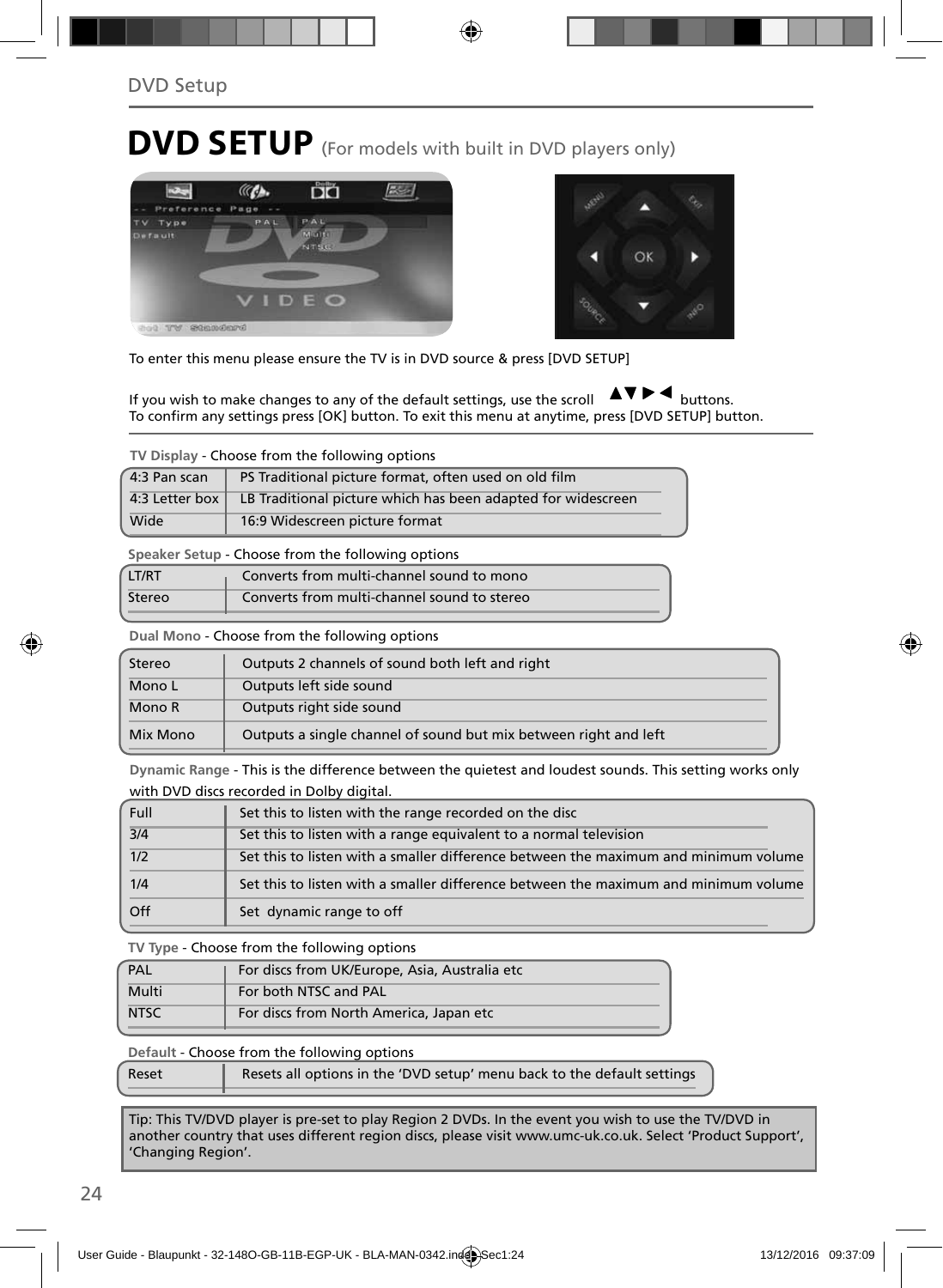# **7 DAY TV GUIDE**

TV Guide is available in Freeview/Saorview TV mode. It provides information about forthcoming programmes (where supported by the Freeview/Soarview channel). You can view the start and end time of all programmes and on all channels for the next 7 days and set reminders.

1) Press the [TV GUIDE] button on the remote control and the following 7 Day TV Guide will appear:

|                | 1 BBC ONE Oxford           |                    |                             |                                                             |            |                       |                        | 10:52 AM<br>09.05.2016      |  |
|----------------|----------------------------|--------------------|-----------------------------|-------------------------------------------------------------|------------|-----------------------|------------------------|-----------------------------|--|
|                |                            |                    |                             |                                                             |            |                       |                        | PROGRAMME GUIDE             |  |
|                |                            | <b>Now</b>         | 11:00                       | 11:30                                                       | 12:00      | 12:30                 |                        | 13:00                       |  |
| F              | <b>BBC ONE Ox</b>          | Homes Under        |                             | Neighbourhood Blues Oxford Street                           |            | <b>Bargain Hunt</b>   |                        | <b>BBC News at </b>         |  |
| $\overline{2}$ | <b>BBC TWO</b>             | Victoria           |                             | <b>BBC Newsroom Live</b>                                    |            | <b>Daily Politics</b> |                        | Coast Athle                 |  |
| 3              | $\mathsf{I}^{\mathsf{IV}}$ |                    |                             | <b>This Morning</b>                                         |            | Loose Women           |                        |                             |  |
| 4              | Channel 4                  |                    |                             | Ramsay's Kitchen Nightmares  Four in a Bed<br>Four in a Bed |            |                       |                        | Four in a Bed Four in a Bed |  |
| 5              | Channel 5                  | The Wright Stuff   |                             | <b>GPs: Behind Closed Doors</b>                             | <b>TAX</b> |                       | <b>Cowboy Builders</b> | Home                        |  |
| 6              | IV2                        | <b>Royal Pains</b> |                             | <b>Dinner Date</b>                                          |            | Emmerdale             | Coronation             | Coron                       |  |
| 7              | That's Oxfor               | <b>Talk Oxford</b> | <b>Oxfordshire News Now</b> |                                                             |            |                       |                        |                             |  |
| 9              | <b>BBC FOUR</b>            | This Is BBC Four   |                             |                                                             |            |                       |                        |                             |  |
|                | art Info                   |                    |                             | reeview                                                     |            | Remind                | <b>Prev Day</b>        | Next Day                    |  |

2) Navigate through the menu using  $\blacktriangle \blacktriangledown \blacktriangleright \blacktriangleleft$ .

You can now:

Set a reminder by pressing GREEN View a previous day by pressing YELLOW View the next day by pressing BLUE Record a programme by pressing RED (Function for PVR models only, USB device must be connected)

3) Press [EXIT] to exit the 7 day TV Guide

### Channel List

To view the channel list, please ensure that the TV is set to either the analogue or digital source and no menus or TV notifications are displayed.

| <b>ALL</b>                          |             |
|-------------------------------------|-------------|
| 1 BBC ONE                           | orv         |
| 2 BBC TWO                           | <b>LITV</b> |
| 7 BBC THREE                         | <b>LTV</b>  |
| 70 CBBC Channel                     | <b>DN</b>   |
| <b>80 BBC NEWS</b>                  | <b>ISP</b>  |
| 105 BBC Red Button                  | <b>KIN</b>  |
| 800 arte HD                         | <b>D'A</b>  |
| 801 MDR S-Anhalt HD                 | <b>DTV</b>  |
| 802 Das Erste HD                    | <b>TEX</b>  |
| 803 NDR FS SH HD                    | m           |
| ie) Page Up/Down<br>. » Select Sort |             |

1) Press [OK] on the remote control and the channel list menu will appear.

2) Scroll through the channel list by using  $\blacktriangle\blacktriangledown$  buttons then press [OK] to view the channel that is currently highlighted.

3) Scroll through different types of channels such as Freeview/ALL/ Digital TV/Radio/data and HD channels by using  $\blacklozenge \blacktriangleright$  buttons.

4) Press [EXIT] to exit the channel list.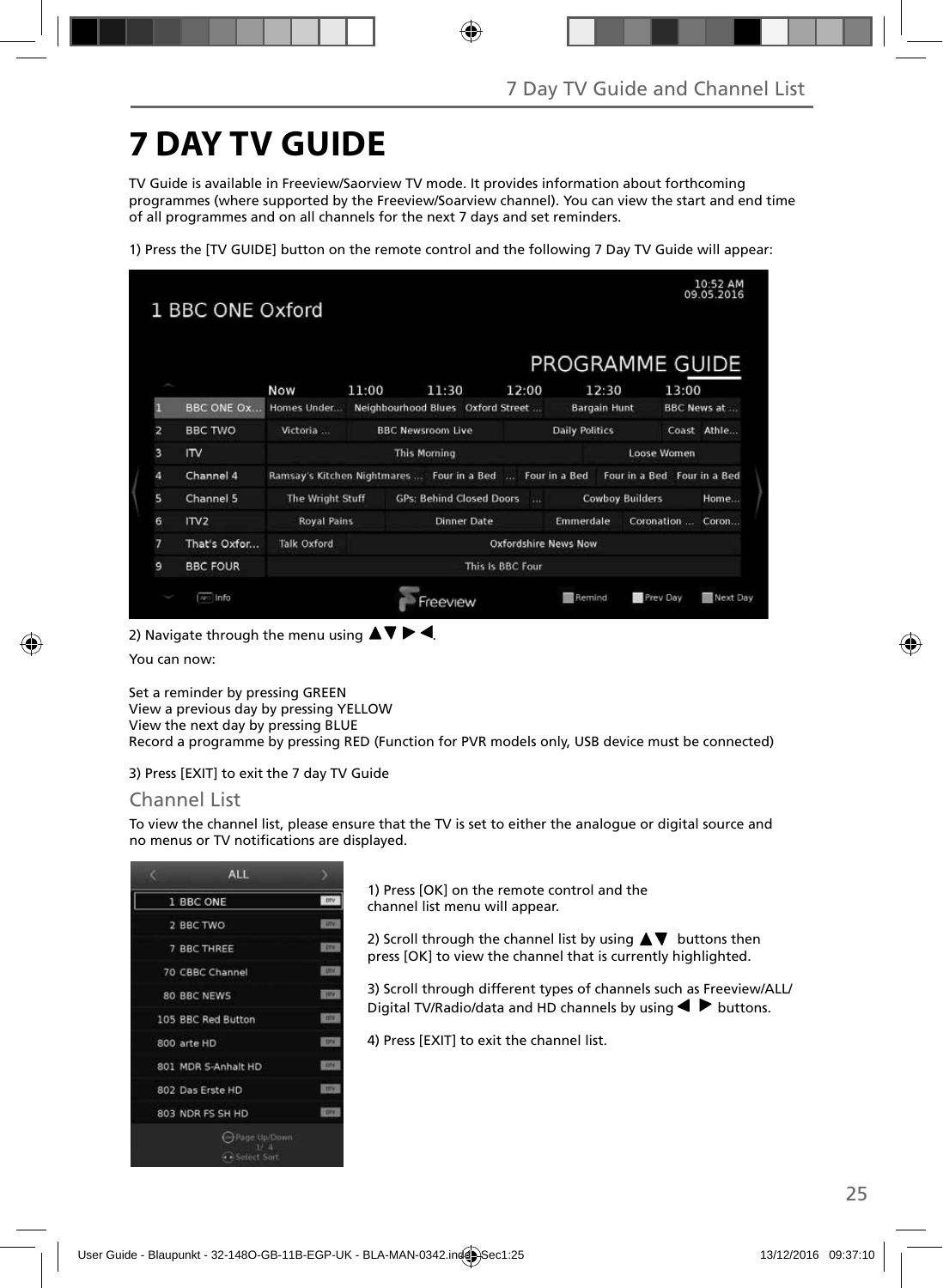# **USB MODE/MEDIA PLAYER**

USB mode offers playback of various different types of content that you have saved on your USB Memory Stick.

On switching to USB source the below menu screen will appear. The content will be divided into Photo, Music, Movie and Text based on file type.



1) You can navigate through the menus using the scroll  $\blacktriangle \blacktriangledown \blacktriangleright \blacktriangleleft$  buttons. To confirm the item you wish to play/view press [OK] button.

| /usb/sda1 |                               |             |                  | Discoveries 17, 4944 D. Tolat 34 | 1/2         |
|-----------|-------------------------------|-------------|------------------|----------------------------------|-------------|
| Return.   | ciplus cvt 6488 amac cvt 6308 |             | <b>MSTPVR</b>    | FOUND.000                        | xhdcp20_cvt |
| FOUND 001 | Yousee TS                     | pvr         | <b>FOUND.002</b> | 2100                             | 1kHz        |
| 100-500Hz | hotp_cvt_6488                 | chata hudba | MP3              | new OSD                          | FOUND DOA   |

2) Select the drive you require. (If your drive only has 1 partition you will only see 1 item).



3) You can now access the item. Press OK to view. 4) While viewing, you can control the item by



using the remote control buttons (below) or by pressing (i) and using  $\triangle \blacktriangledown \blacktriangleright \blacktriangleleft$  and (OK)



Tip: If you experience a playback issue, please ensure the files being used are the correct format (example - the picture plays but no sound) See technical specification page for compatible file types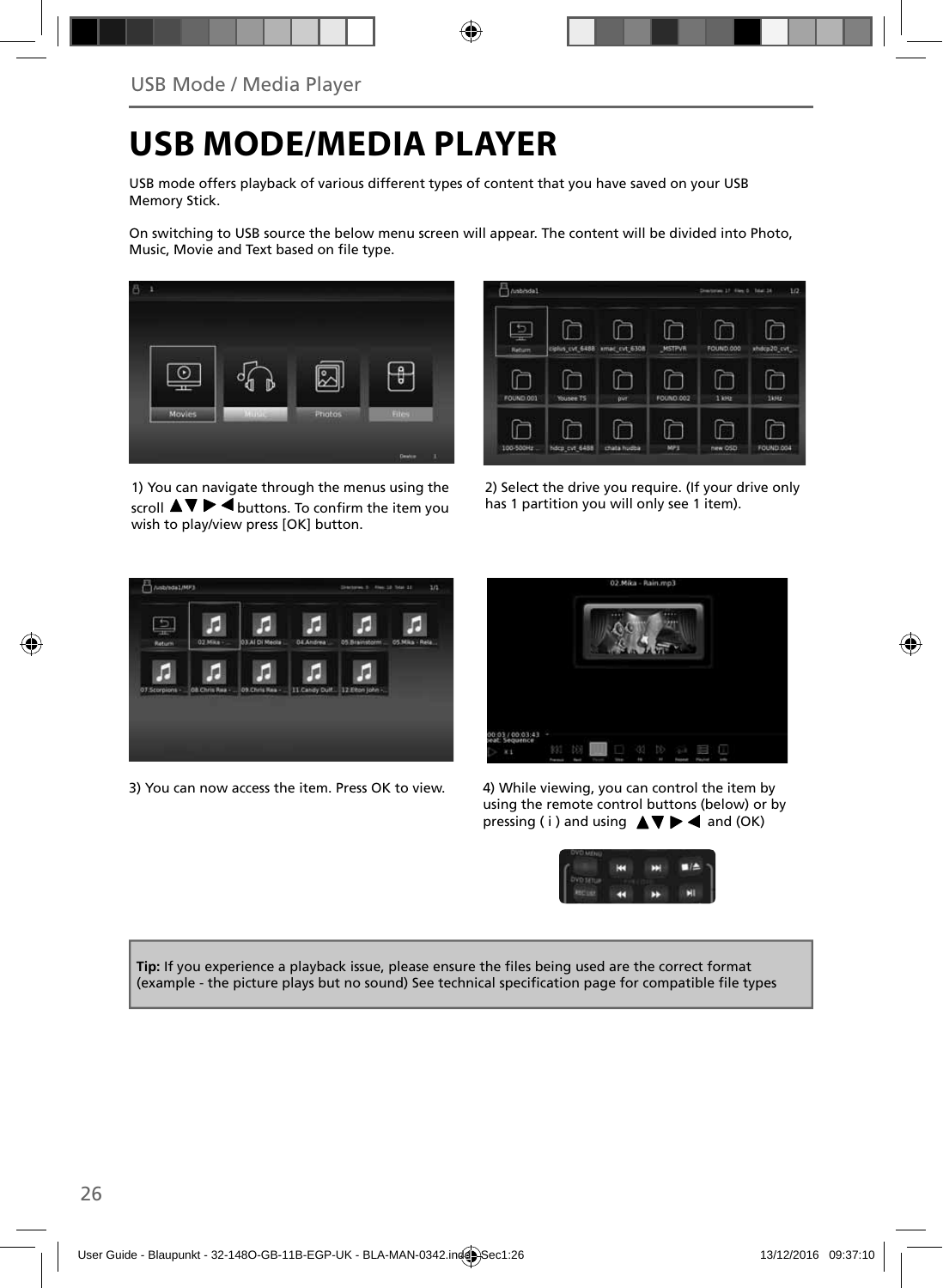### **USB RECORD - FREEVIEW/SOARVIEW MODE**

USB RECORD – FREEVIEW/SAORVIEW MODE - FOR MODELS WITH THE PVR FUNCTION ONLY

Built into this television is a USB record facility. This function is available in Freeview/Soarview mode when used in conjunction with a compatible USB memory stick or USB hard drive. The benefits of this are as follows:

- Pause live TV and then playback, fast forward and rewind (up to live TV)
- One button record, if you decide you want to record the current programme
- Easy programmable recording from the 7 day TV Guide

Due to the nature of the product, it is necessary to use a high speed USB memory stick (as the TV reads from and writes to the memory stick at the same time, some memory sticks may not be suitable).

You can purchase high speed memory sticks from some computer stores, alternatively, we have a selection of tested and compatible memory sticks available to purchase directly from the helpline/web site.

Recommended Minimum Specification - USB Memory Stick

| Read Speed  | 20 Mb/s (MegaBit Per Second) |  |  |
|-------------|------------------------------|--|--|
| Write Speed | 6 Mb/s (MegaBit Per Second)  |  |  |

**If you wish to use a USB portable hard drive larger than 32GB, please refer to the FAQ section at the rear of this user guide.**

### Pause Live TV (Time Shift)

#### Pausing Live TV is very simple.



 $(n)$  - Press the play/pause button and the television will pause and the live content will be recorded. To resume watching press play/pause again.

 $\bigcirc$  - Press fast forward to go forward in a recording (i.e. to skip adverts).

 $\bigcirc$  - Press fast rewind to go back in a recording (i.e. if you fast forwarded too far).

Tip: When you switch the TV to standby or change channel the Time Shift memory is wiped. To restart time shift you must press play/pause button.

### One Button Record

At any point in time you may decide to record the current programme that you are watching. To do this you need to press the red button highlighted below.



### Playback files from Record list

To playback recorded files you will be required to have the TV set to the Freeview/Saorview source mode. Once set to the correct source, access the recorded list by pressing the REC LIST (Recorded List) button on the remote control, the recorded list should now appear on the screen, press OK on the chosen file to start.



Tip: This television contains one TV tuner, therefore it can only record the channel you are watching or record one channel while the television is in standby mode.

Note: USB record function is only available in Digital/Freeview TV mode. Due to copyright laws and illegal copying/recording it is not possible to record to/from any other input/output source.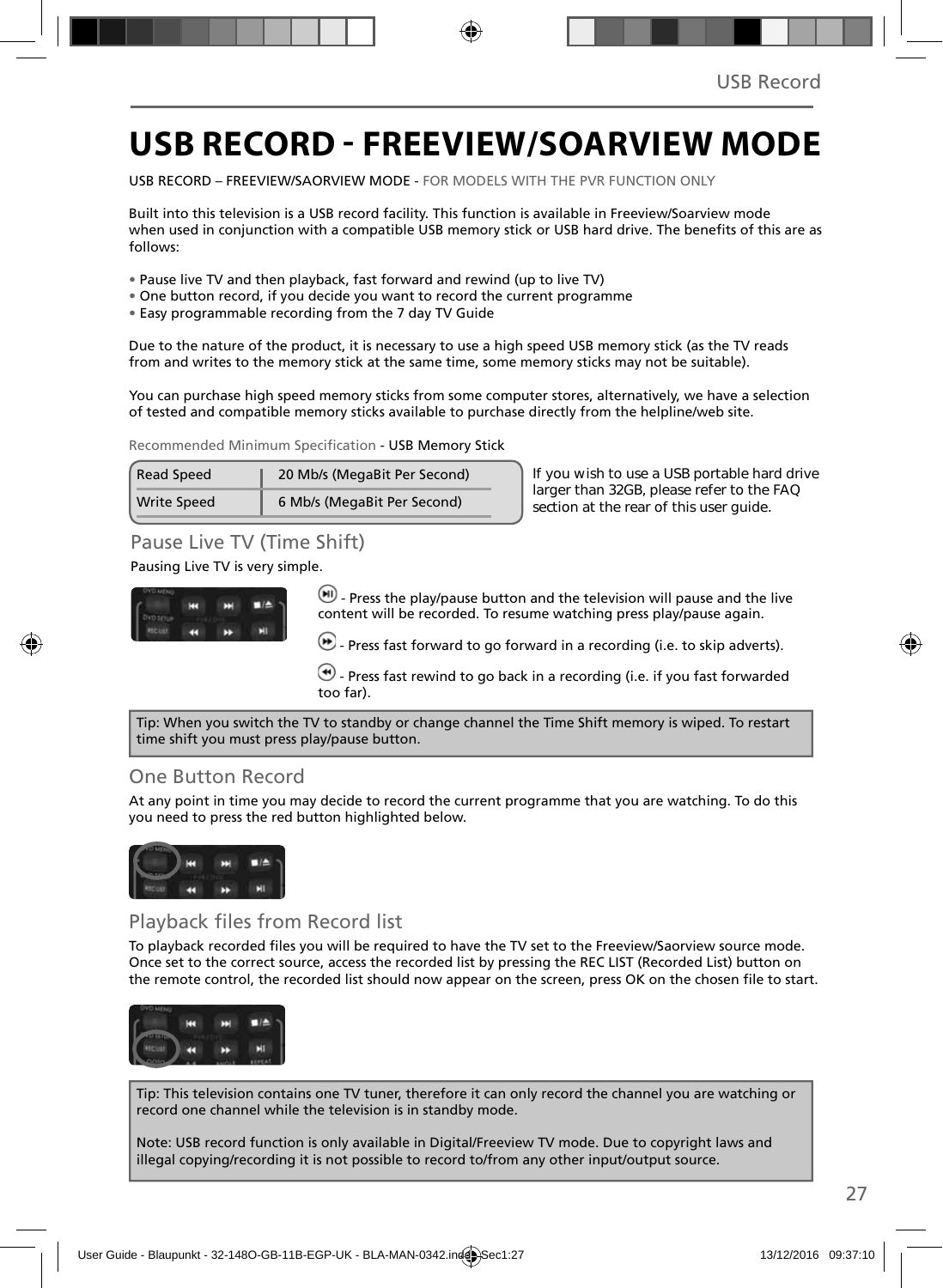ò

### **USING YOUR TV WITH A SKY DIGITAL SET TOP BOX**

#### **Option 1) Connecting your TV to your Sky box (when both the TV and Sky Box are located in the same room)**

Depending on your Sky Box & TV model, connect either by SCART or HDMI cables (available separately) .

If connecting by SCART, select the 'Input source' on the TV as SCART. If your TV does not have SCART, please refer to 'Connections' pages in this user guide for alternative ways to connect.

If connecting by HDMI, select the 'Input source' on the TV as HDMI (if the TV has more than 1 HDMI port, ensure you select the input source to match the HDMI numbered port on the rear of the TV).

If you wish to use your Sky remote to operate the TV's functions, you will need a Sky remote control (Revision 9 or later) and you will need to program a 4 digit code into it. See bottom of this page.

#### **Option 2) Connecting your TV to your Sky box (when your Sky box is located in a different room to the TV)**

Please note, if you are adding a 'Magic Eye/TV Link' to your system so that you can use your Sky remote control to change the Sky channel in the room where the 2nd TV is located, please refer to the instructions included with the TV link/magic eye in order to ensure the RF or RF2 output on your Sky box is powered on. (The red LED light on the TV link/magic eye will light up if the RF / RF2 output is correctly set



up) If you do not have the instructions that came with the TV link/magic eye, instructions on how to do it can be found on our web site.

1) To tune the TV to the Sky box, on the 2nd TV, select the 'Analogue' input source.

2) Select the channel that you wish to store the Sky box/channel on. (If you do not use channels 1-5 because you no longer have analogue terrestrial channels after digital switchover, you may choose to select channel 1 to store the Sky box/channel, if you still have and use analogue channels 1-5, you may for example decide that channel 6 is the best option for you)

3) Press the corresponding number on the remote control to select the desired analogue channel chosen as per point 2 above.

4) On the TV remote control, press Menu. Now navigate through the menus to select Manual Tuning or Analogue Manual tuning (refer to the Tuning/Channel menu section of this user guide if necessary)

5) Manually tune in the channel (usually, the Sky box is at a frequency between 800Mhz and 850Mhz) once the Sky box/channel is found, press 'OK' to store it.

If you wish to use your Sky remote to operate the TV's functions, you will need a Sky remote control (Revision 9 or later) and you will need to programme a 4 digit code into it. See below.

**Using a Sky remote or a universal remote to operate your TV** 

**Sky remote control** - If you wish to use your Sky remote to operate the basic functions of your TV, you need to program a 4 digit code into it. Please note - you will need a Sky Revision 9 remote control (or later). **The code required for this television is 2134.** If you wish to upgrade/replace your existing Sky remote control to the latest version, you can do so on our website.

**Universal remote control** - If you wish to use a Universal remote control to operate your TV, please refer to the website for a full list of codes. (Please note we only have codes for One for All branded remote controls, if you have an alternative brand of Universal remote, please refer to the manufacturer for the code.)

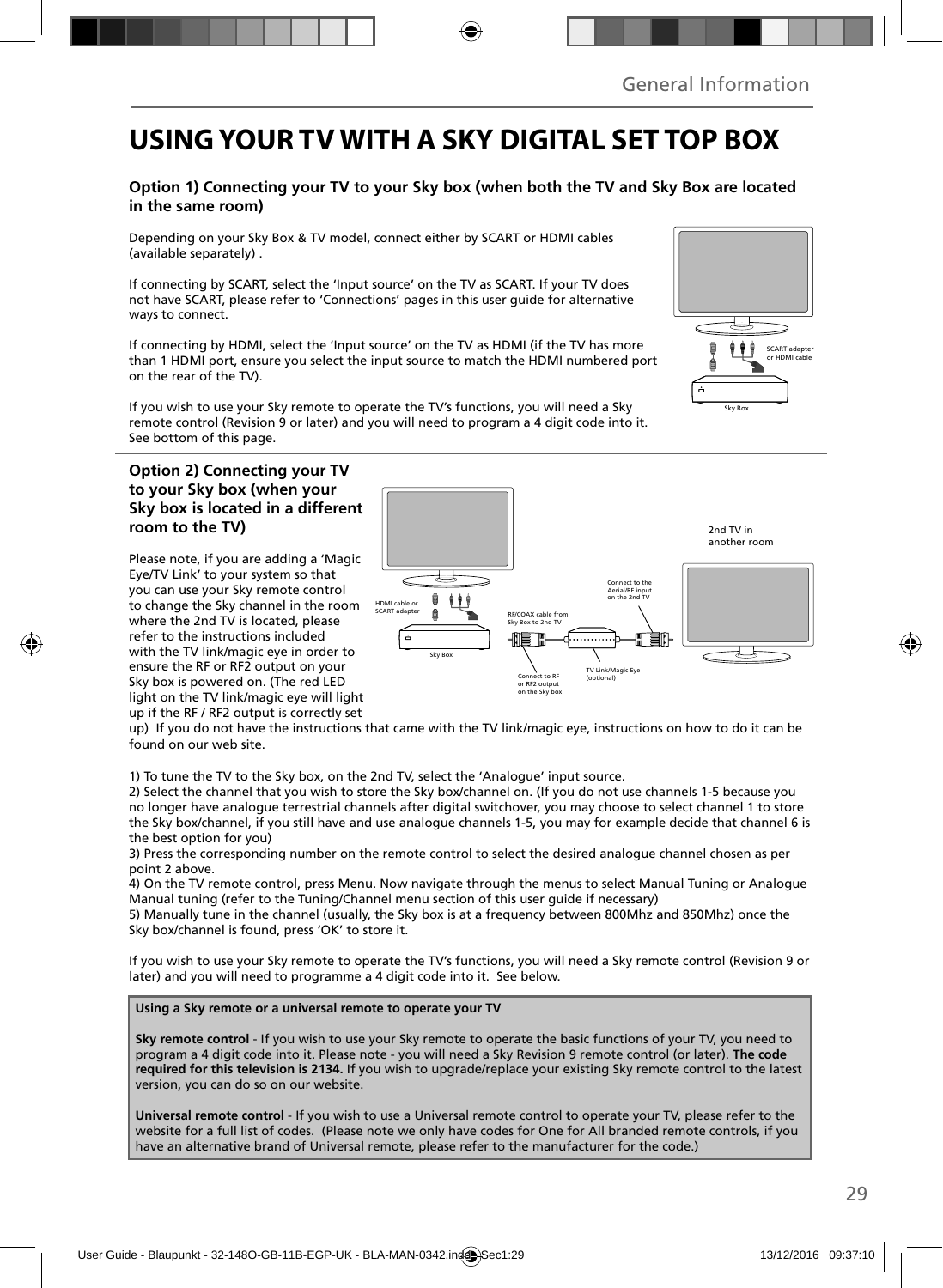# **FREQUENTLY ASKED QUESTIONS**

| General              | I would like to have louder<br>sound by connecting additional<br>speakers. For TV models with<br>digital optical audio output.        | 1) Use the 3.5mm headphone output and a 3.5mm to phono cable (available separately) to<br>connect to an amplifier/surround sound system. Please note this will deactivate the TV's built<br>in speakers.<br>2) Connect a digital optical audio cable from the TV's digital optical audio output to your<br>amplifier/surround systems digital optical audio input.                                                                                                                                                                                                                                                                  |
|----------------------|---------------------------------------------------------------------------------------------------------------------------------------|-------------------------------------------------------------------------------------------------------------------------------------------------------------------------------------------------------------------------------------------------------------------------------------------------------------------------------------------------------------------------------------------------------------------------------------------------------------------------------------------------------------------------------------------------------------------------------------------------------------------------------------|
| General              | Why are some options in the<br>menu unavailable and greyed<br>out.                                                                    | Some options are only available in certain sources, i.e. HDMI. They are<br>unavailable in the other sources where they have no affect.                                                                                                                                                                                                                                                                                                                                                                                                                                                                                              |
| General              | Can I stop my TV automatically<br>turning off after 4hrs?                                                                             | Yes, in the 'Time' menu settings, scroll down to Auto standby and select OFF.                                                                                                                                                                                                                                                                                                                                                                                                                                                                                                                                                       |
| TV                   | I have tuned in Digital TV but I<br>am not receiving any or all of the<br>channels and/or the channels I<br>receive are breaking up.  | 1) Check you are in an area that can receive Freeview/Saorview, visit www.freeview.co.uk or<br>www.saorview.ie<br>2) Check you are using an aerial that is able to receive a good digital signal. In most cases,<br>you will need an outdoor digital hi-gain/wideband aerial. In areas that have excellent<br>digital coverage, you may be able to use a loft type aerial but it is highly likely that you will<br>also need to connect a booster between the back of the TV and the TV aerial wall socket.<br>Unfortunately, to receive a good enough digital signal, it is not possible to use a portable/<br>indoor type aerial. |
| <b>TV</b>            | I have re-tuned my television<br>but when I switch it off it is not<br>storing the channels.                                          | If the TV does not save the channels when you power it off, it's likely the channel database<br>has become corrupt.<br>1) Turn off the TV.<br>2) Remove the RF/Aerial cable from the rear of the TV and then turn the TV back on again.<br>3) Using the remote control, press Menu followed by 8-8-8-8 to enter the initial setup/first<br>time installation menu.<br>4) Press OK (let the TV run the full tuning process).<br>5) Once completed, turn off the TV, reconnect the RF/Aerial cable then turn the TV back<br>on again.<br>6) Repeat steps 3 & 4.                                                                       |
| VCR/DVD<br>Recorder  | I have connected the TV to my<br>VCR or DVD Recorder via SCART<br>but it is not recordina.                                            | In addition to connecting via SCART, you should connect the aerial cable from the wall<br>socket to your VCR/DVD Recorder and another aerial cable from the VCR/DVD Recorder to<br>the TV.                                                                                                                                                                                                                                                                                                                                                                                                                                          |
| <b>Game Consoles</b> | I have connected my<br>Playstation/Xbox to the TV via<br>HDMI, but I am not receiving<br>any pictures or sound on my<br>Television.   | 1) Ensure the TVs' source is set to HDMI.<br>2) Check your settings on your Playstation/Xbox are as per the Playstation/Xbox<br>instruction manual.                                                                                                                                                                                                                                                                                                                                                                                                                                                                                 |
| <b>Game Consoles</b> | I have connected my<br>Playstation/Xbox to the TV via<br>Component cables (red, green<br>& blue) but I am not receiving<br>any sound. | Component cables only provide HD pictures. For the sound you will need to connect the red<br>& white audio cables on the Playstation/Xbox to the red & white phono inputs (or mini AV<br>input where fitted) on the rear of the TV. Please refer to the 'Connections' pages.                                                                                                                                                                                                                                                                                                                                                        |
| System Lock          | I have changed the password<br>on the television and now<br>forgotten it.                                                             | There is a master password of 4711, to gain access to the TV menu and reset the<br>normal password.                                                                                                                                                                                                                                                                                                                                                                                                                                                                                                                                 |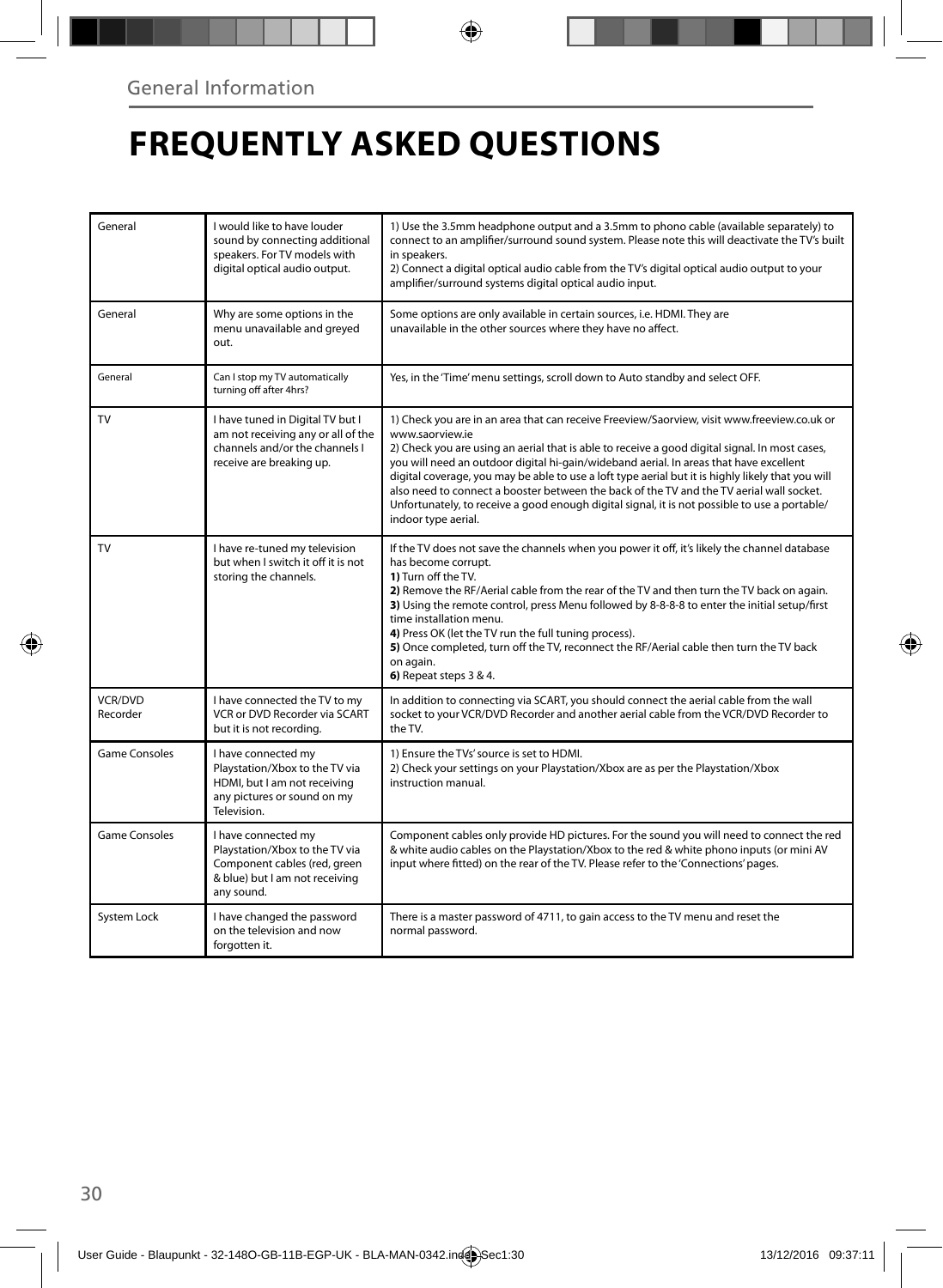# **FREQUENTLY ASKED QUESTIONS**

| USB Mode          | I have inserted a USB Memory<br>Key, but the TV does not<br>recognise it.               | Ensure the USB Memory Key is formatted to type FAT32.                                                                                                                                                                                                                                                                                                                                                     |
|-------------------|-----------------------------------------------------------------------------------------|-----------------------------------------------------------------------------------------------------------------------------------------------------------------------------------------------------------------------------------------------------------------------------------------------------------------------------------------------------------------------------------------------------------|
| USB Mode          | Using a USB portable hard drive<br>/ larger than 32GB.                                  | If you wish to use a portable hard drive larger than 32GB, please note that it must be<br>formatted to the FAT32 file system in order to operate on this TV. Windows XP/Vista<br>computers are only capable of formatting up to 32GB, therefore, you will need a software<br>programme/utility to format larger hard drives.<br>Please refer to the website, www.umc-uk.co.uk, for more information.      |
| <b>USB Record</b> | I cannot change the channel,<br>access the menu or use the red<br>button.               | During time shift you cannot change the channel, access the menu or use the red button.                                                                                                                                                                                                                                                                                                                   |
| <b>USB Record</b> | When using the USB to record<br>the picture 'breaks up' or<br>experience loss of sound. | Check the USB memory stick meets the minimum read speed requirements. Standard<br>definition channels require a read speed of 20 MB/s (Mega Byte per second) and a write<br>Speed of 6 MB/s (Mega Byte per second) HD channels require the read speed of 80 MB/s<br>(Mega Byte per second) and a write speed of 40 MB/s (Mega Byte per second). USB 3.0 sticks<br>should normally ne used where possible. |
| <b>DVD</b>        | I have inserted a disc but it is<br>not playing.                                        | 1) Ensure you have inserted the disc facing the correct way.<br>2) Ensure the disc is clean and is not scratched.<br>3) Some copied discs will not play.<br>4) Check the DVD is a region 2 disc - to change the region of the DVD player, refer to<br>www.umc-uk.co.uk, select 'Changing DVD Region' in the 'Product Support' section                                                                     |
| <b>DVD</b>        | I have pressed the eject button<br>but the disc is not coming out.                      | To eject the disc hold the stop/eject button for 4 seconds.                                                                                                                                                                                                                                                                                                                                               |
| Freeview HD       | Lcannot access all Freeview<br>channels.                                                | Some data channels for Freeview can only be obtained when the TV's ethernet port is<br>connected to your router.                                                                                                                                                                                                                                                                                          |
| Freeview HD       | I cannot find the Freeview HD<br>channels.                                              | Freeview HD channels found during tuning will be placed in channel positions above 100.<br>For example, 101 (BBC1 HD), 102 (BBC2 HD) etc.                                                                                                                                                                                                                                                                 |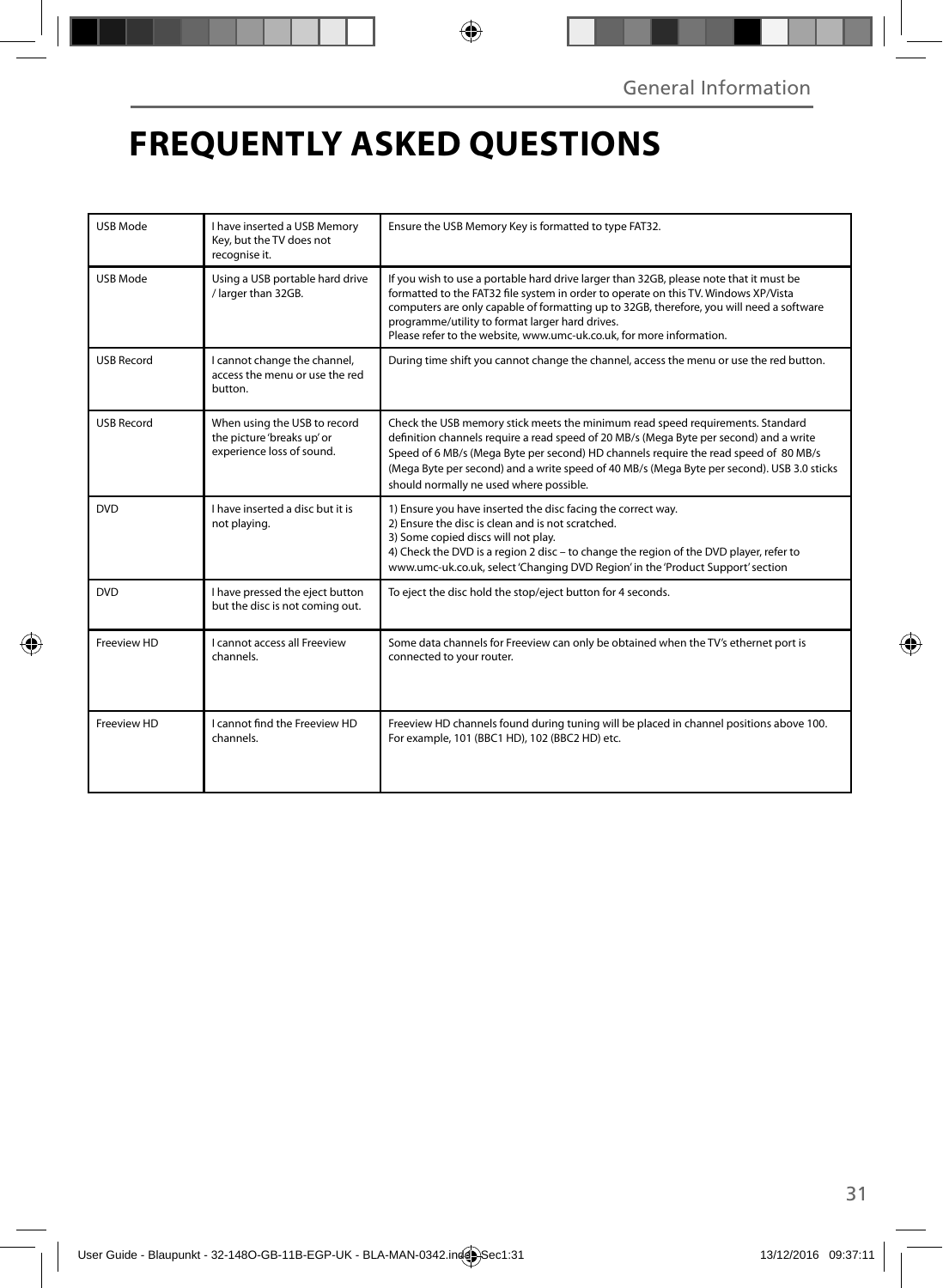# **TECHNICAL SPECIFICATION**

### **Product fiche**

| <b>Trademark</b>                                                                                                                                                                                                 | <b>Blaupunkt</b>                         |                                            |  |
|------------------------------------------------------------------------------------------------------------------------------------------------------------------------------------------------------------------|------------------------------------------|--------------------------------------------|--|
| <b>Model ID</b>                                                                                                                                                                                                  | 32/1480-GB-11B-EGU<br>32/1480-GB-11B-EGP | 32/1480-GB-11B-EGDU<br>32/1480-GB-11B-EGDP |  |
| Energy effiency class                                                                                                                                                                                            | A+                                       |                                            |  |
| Visible screen size (diagonal)                                                                                                                                                                                   | 81 cm / 32 inches                        |                                            |  |
| On mode power consumption                                                                                                                                                                                        | 31.0W                                    |                                            |  |
| Annual energy consumption *1                                                                                                                                                                                     | 45 kWh                                   |                                            |  |
| Standby power consumption *2                                                                                                                                                                                     | < 0.50 W                                 |                                            |  |
| Off mode power consumption                                                                                                                                                                                       | 0W                                       |                                            |  |
| Screen resolution                                                                                                                                                                                                | 1366 (H) x 768 (V)                       |                                            |  |
| *1: Energy consumption XYZ kWh per year, based on the power consumption of the television<br>operating 4 hours per day for 365 days. The actual energy consumption will depend on how the<br>television is used. |                                          |                                            |  |

\*2: When the TV is turned off with the remote control/standby button and no function is active.

### **Additional Technical Information**

| <b>RF</b>                        | 75 ohm Antenna / Analog / DVB                                                                                                            |                                                           |  |
|----------------------------------|------------------------------------------------------------------------------------------------------------------------------------------|-----------------------------------------------------------|--|
| Inputs                           | 3 x HDMI, 2 x USB, 1 x SCART,<br>1 x Component/YPbPr, 1 x Composite/Video,<br>1 x L/R Audio shared for Composite/Video & Component/YPbPr |                                                           |  |
| Sound Outputs                    | 1 x Digital Optical Audio output, 1 x 3.5mm Headphone                                                                                    |                                                           |  |
| Speaker* / Amplifier Watts (RMS) | $2 \times 10 / 2 \times 8$                                                                                                               |                                                           |  |
| Voltage and power consumption    | 110-240V 50 / 60Hz<br>31/45/70W<br>(ecomode/standard/max)                                                                                | 110-240V 50 / 60Hz<br>31/45/80W<br>(ecomode/standard/max) |  |
| Dimensions including stand (mm)  | 739 W x 493 H x 179 D                                                                                                                    |                                                           |  |
| Net weight (Kgs)                 | 4.8                                                                                                                                      | 5.3                                                       |  |
| <b>Wall Mounting</b>             | VESA 200 x 100 (mm)                                                                                                                      |                                                           |  |

\*Built-in JBL speaker systems (Full-range and tweeter).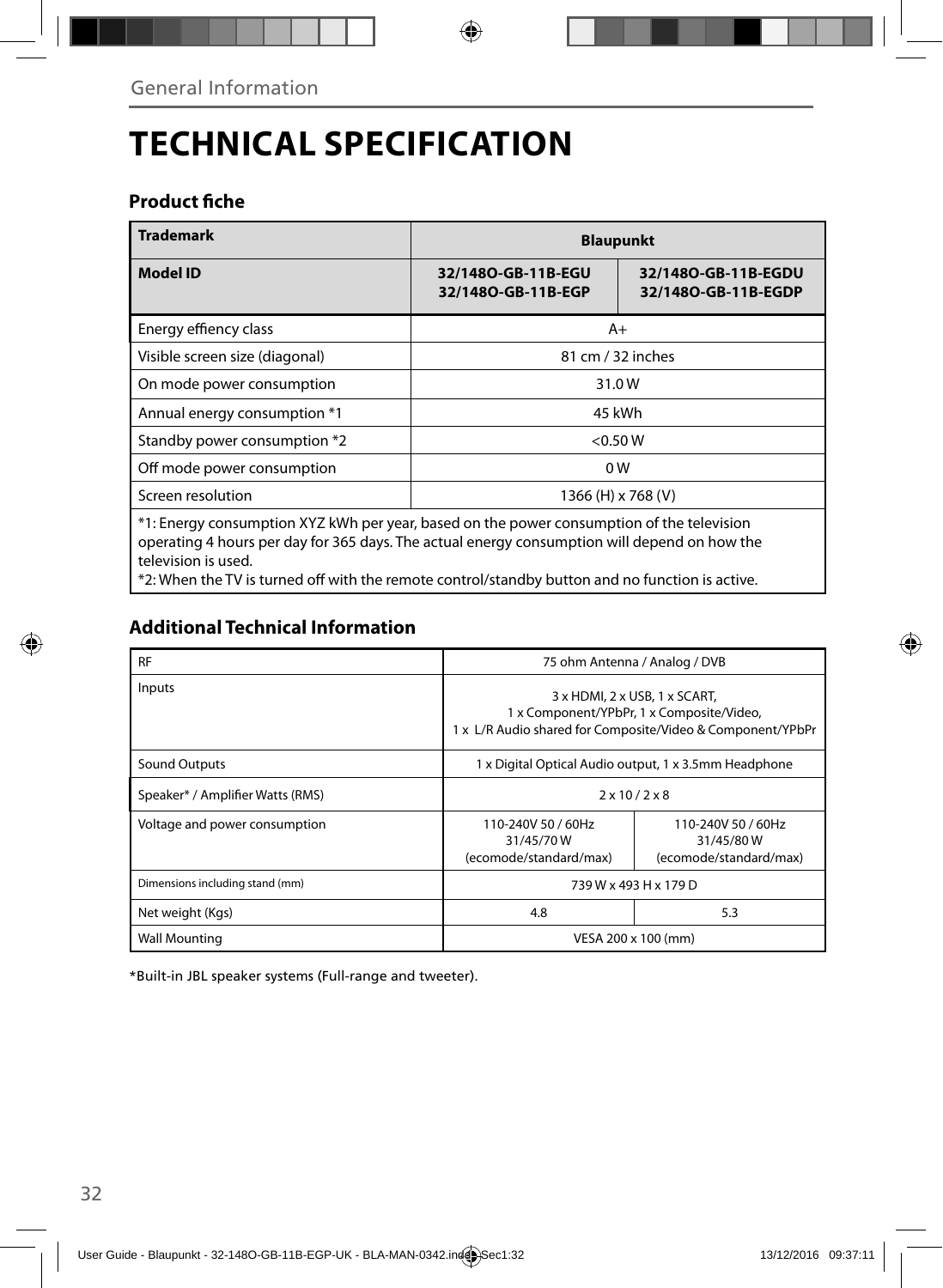# **TECHNICAL SPECIFICATION**

### **Compatible files in USB Mode**

|                 | File Ext.                                             | Codec                          |           |                                                                         |
|-----------------|-------------------------------------------------------|--------------------------------|-----------|-------------------------------------------------------------------------|
| <b>Media</b>    |                                                       | <b>Video</b>                   | Audio     | Remark                                                                  |
|                 |                                                       | MPEG-1, MPEG-2                 |           | Max Resolution: 1920x1080                                               |
|                 | .mpg                                                  |                                |           | Max Data Rate: 40 Mbps                                                  |
|                 |                                                       | Xvid, MJPEG                    |           |                                                                         |
| <b>MOVIE</b>    | .avi                                                  | MPEG-4 SP/ASP,<br>H.263/H.264  |           |                                                                         |
|                 | .ts                                                   | MPEG-2,<br><b>H.264, HEVC</b>  | MP3, AAC, | Max Resolution: 1920×1080                                               |
|                 | .mov<br>.mkv                                          | MPEG-4 SP/ASP,<br>H.263/H.264, | AC3, PCM, | Max Data Rate: 20 Mbps                                                  |
|                 | .dat                                                  | <b>HEVC</b><br>MPEG-1          |           |                                                                         |
|                 | MPEG-4 SP/ASP,<br>H.263/H.264,<br>.mp4<br><b>HEVC</b> |                                |           |                                                                         |
|                 |                                                       | MPEG-1, MPEG-2                 |           | Max Resolution: 720×576                                                 |
|                 | .vob                                                  | MPEG-2                         |           | Max Data Rate: 40 Mbps                                                  |
| <b>MUSIC</b>    | mp3                                                   | $-$                            | MP3       | Sample Rate: 8K~48KHz<br>Bit Rate: 32K~320Kbps                          |
|                 | .m4a/.aac                                             | $\overline{\phantom{a}}$       | AAC       | Sample Rate: 16K~48KHz<br>Bit Rate: 32K~442Kbps<br>Channel: Mono/Stereo |
|                 | .jpg/                                                 | Progressive JPEG               |           | Max Resolution: 1024×768                                                |
|                 | .jpeg                                                 | <b>Baseline JPEG</b>           |           | Max Resolution: 15360×8640                                              |
| PHOTO           | .bmp                                                  | <b>BMP</b>                     |           | Max Resolution: 9600×6400                                               |
|                 |                                                       |                                |           | Pixel Depth: 1/4/8/16/24/32 bpp                                         |
|                 | .png                                                  | Non-Interlaced<br>Interlaced   |           | Max Resolution: 9600×6400<br>Max Resolution: 1280×800                   |
|                 | .srt                                                  | SubRip                         |           |                                                                         |
| <b>SUBTITLE</b> | .ssa/.ass                                             | SubStation Alpha               |           |                                                                         |
|                 | .smi                                                  | SAMI                           |           |                                                                         |
|                 |                                                       | SubViewer                      |           |                                                                         |
|                 | .sub                                                  | MicroDVD                       |           | SubViewer 1.0 & 2.0 Only                                                |
|                 |                                                       | DVDSubtitleSystem              |           |                                                                         |
|                 |                                                       | SubIdx(VobSub)                 |           |                                                                         |
|                 | .txt                                                  | TMPlayer                       |           |                                                                         |